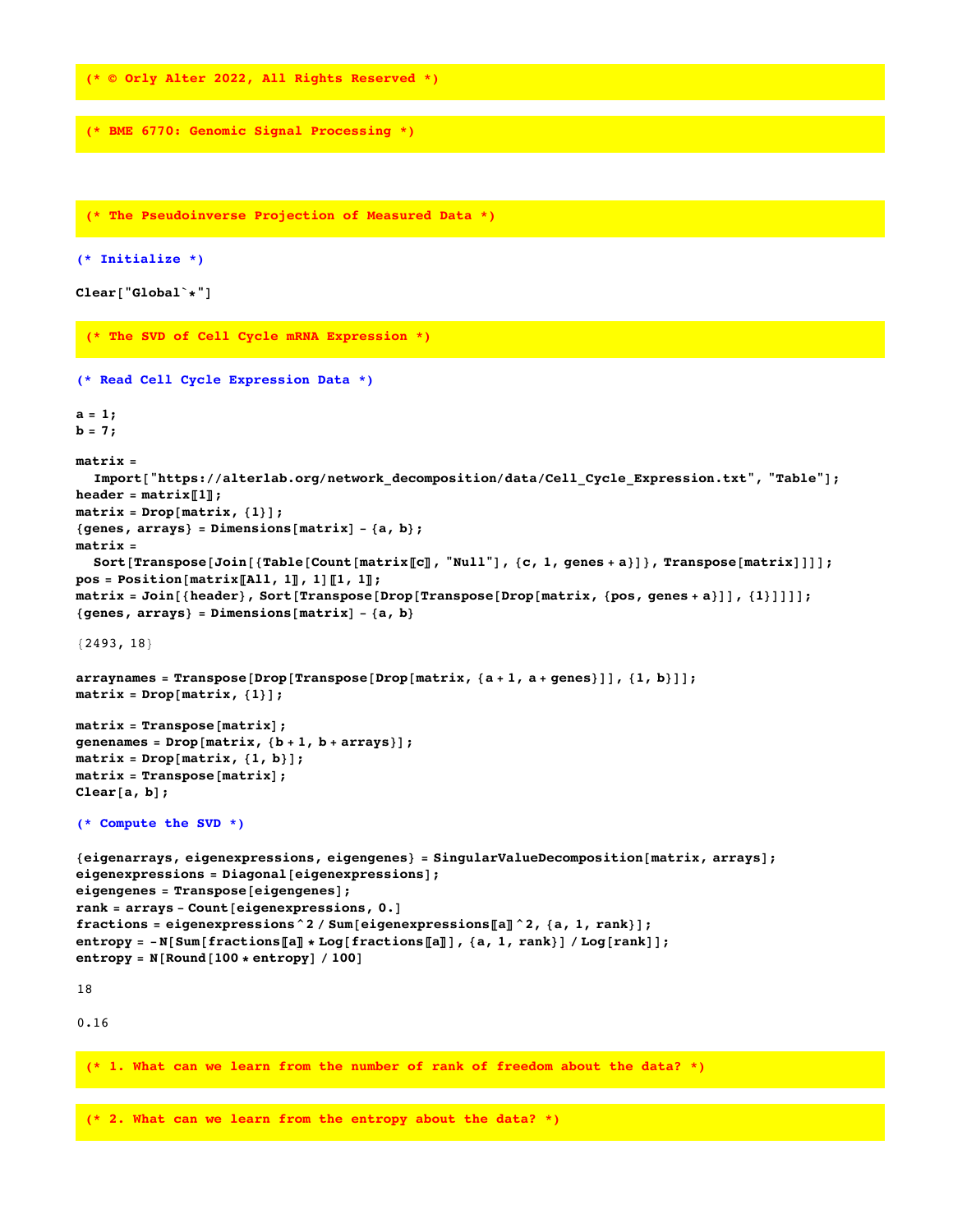```
gridx = Table[a, {a, 0.25, 0.75, 0.25}];
framex = Table[{gridx[[a]], Rotate[gridx[[a]], Pi/2]}, {a, 1, 3}];
gridx = Table[{gridx〚a〛, RGBColor[0, 0, 0]}, {a, 1, 3}];
framey = Table[{a + 1, rank - a}, {a, 0, rank - 1}];
labelx = ColumnForm[
   {"(b) Eigenexpression Fraction", StringJoin["d = ", ToString[entropy]]},
   Center];
g2 = Show[BarChart[
    Table[fractions〚rank - a〛, {a, 0, rank - 1}],
    BarOrigin → Left,
    PlotRange → {{0.0001, 0.9999}, {0.5, rank + 0.5}},
    AspectRatio → 1,
    ChartStyle → Red],
   Axes → False,
   Frame → True,
   FrameTicks → {None, framey, framex, None},
   FrameLabel → {None, None, labelx, None},
   GridLines → {gridx, None},
   BaseStyle → {FontFamily → "Courier"}];
(* Create Eigengenes Raster Display *)
contrast = 3.5;
displaying = Table[
   If[contrast * eigengenes[i, j] > 0,
    If [contrast * eigengenes[i, j] < 1, {contrast * eigengenes[i, j], 0}, {1, 0}],
    If [contrast * eigengenes [i, j] > -1, {0, -contrast * eigengenes [i, j]}, {0, 1}]],
   {i, 1, rank}, {j, 1, arrays}];
framex = Table[\{a - 0.5, Rotate[arraynames[1, a], Pi/2]}, \{a, 1, \arrows\};
framey = Table[{a + 1 - 0.5, rank - a}, {a, 0, rank - 1}];
labely = "Eigengenes";
labelx = "(a) Arrays";
g1 = Show[
   Graphics[
    Raster[
     Table[
       {displaying〚i, j, 1〛, displaying〚i, j, 2〛, 0},
       {i, rank, 1, -1}, {j, 1, arrays}]]],
   AspectRatio → 1,
   Frame → True,
   FrameTicks → {None, framey, framex, None},
   FrameLabel → {None, labely, labelx, None},
   BaseStyle → {FontFamily → "Courier"}];
```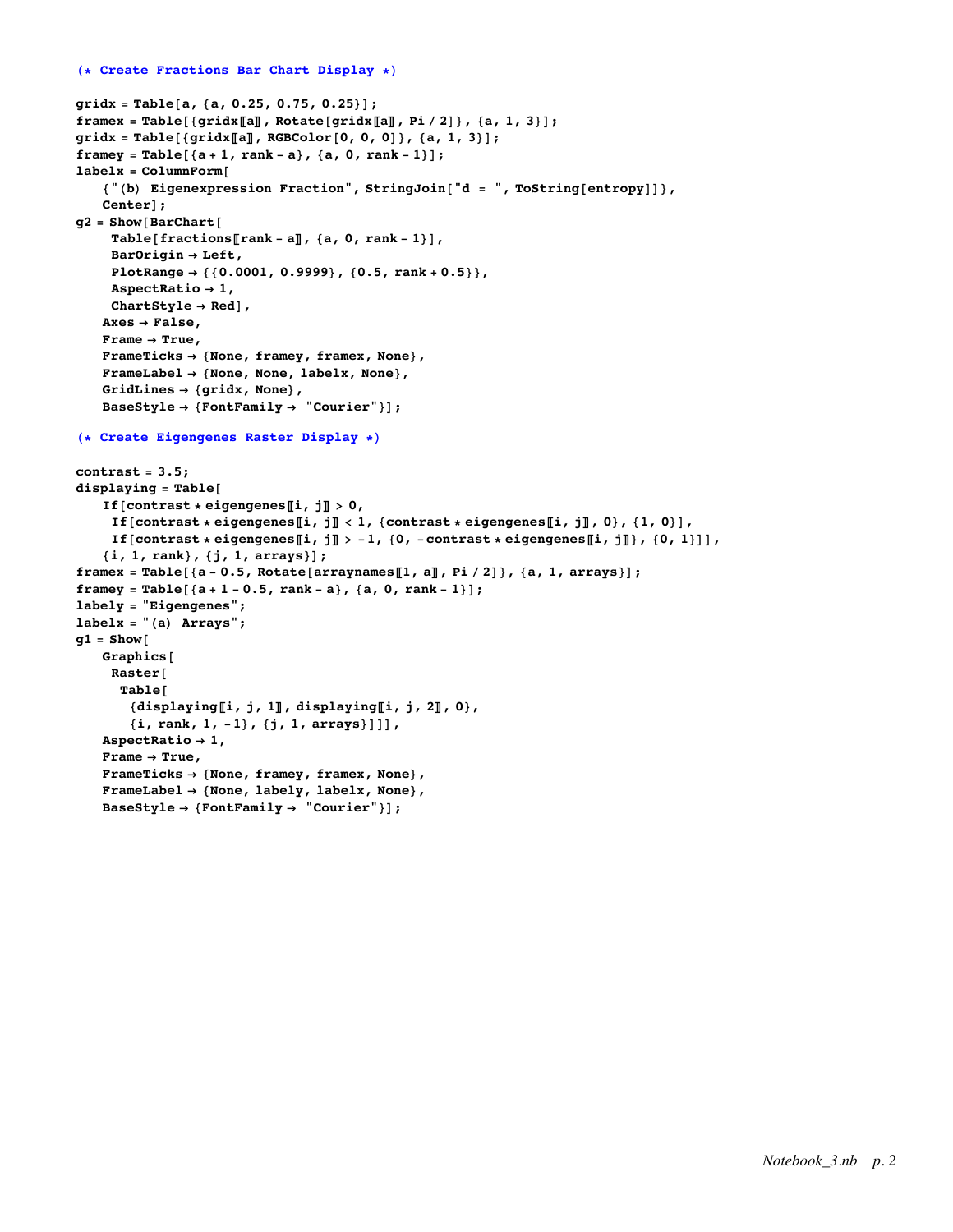### **(\* Create Selected Eigengenes Graph Display \*)**

```
p = Table[0, {n, 1, 5}];
color =
  \{RGEColor[1, 0, 0], RGEColor[0, 0, 1], RGEColor[0, 0.5, 0], RGEColor[1, 0.5, 0], RGEColor[1, 0, 0]\};labelx = "(c) Arrays";
labely = "Expression Level";
framex = Table[{a-1, Rotate[arraynames[1, a], Pi/2]}, {a, 1, arrays}];
framey = {-1, -0.5, 0, 0.5, 1};
Do[{
  coordinates = Table[{a - 1, eigengenes〚n, a〛}, {a, 1, arrays}],
  points = Table[Point[coordinates〚a〛], {a, 1, arrays}],
  line = Line[coordinates],
  q = Show\lceil{Graphics[{color〚n〛, PointSize[0.022], points}],
     Graphics[{color〚n〛, line}]},
    Frame → True,
    FrameLabel → {None, labely, labelx, None},
    GridLines → {{{3.5, RGBColor[0, 0, 0]}}, {{0, RGBColor[0, 0, 0]}}},
    FrameTicks → {None, framey, framex, None},
    BaseStyle → {FontFamily → "Courier"}],
  p\ln\pi = Show(q,AspectRatio → 1.05,
    PlotRange → {-1.05, 1.05},
    DisplayFunction → Identity]},
 {n, 1, 3}]
g3 = Show[ {p[[3], p[[2], p[[1]]}]};p = Table[0, {n, 1, 2}];
color = {RGBColor[1, 0, 0], RGBColor[0, 0, 1]};
labelx = "(d) Arrays";
labely = "Expression Level";
framex = Table[{a - 1, Rotate[arraynames[1, a]], Pi / 2]}, {a, 1, arrays}];
framey = {-1, -0.5, 0, 0.5, 1};
Do[{
  coordinates = Table[{a - 1, eigengenes〚n + 3, a〛}, {a, 1, arrays}],
  points = Table[Point[coordinates〚a〛], {a, 1, arrays}],
  line = Line[coordinates],
  g = Show[
    {Graphics[{color〚n〛, PointSize[0.022], points}],
     Graphics[{color〚n〛, line}]},
    Frame → True,
    FrameLabel → {None, labely, labelx, None},
    GridLines → {{{3.5, RGBColor[0, 0, 0]}}, {{0, RGBColor[0, 0, 0]}}},
    FrameTicks → {None, framey, framex, None},
    BaseStyle → {FontFamily → "Courier"}],
  p〚n〛 = Show[g,
    AspectRatio → 1.05,
    PlotRange → {-1.05, 1.05},
    DisplayFunction → Identity]},
 {n, 1, 2}]
g4 = Show[{p〚2〛, p〚1〛}];
```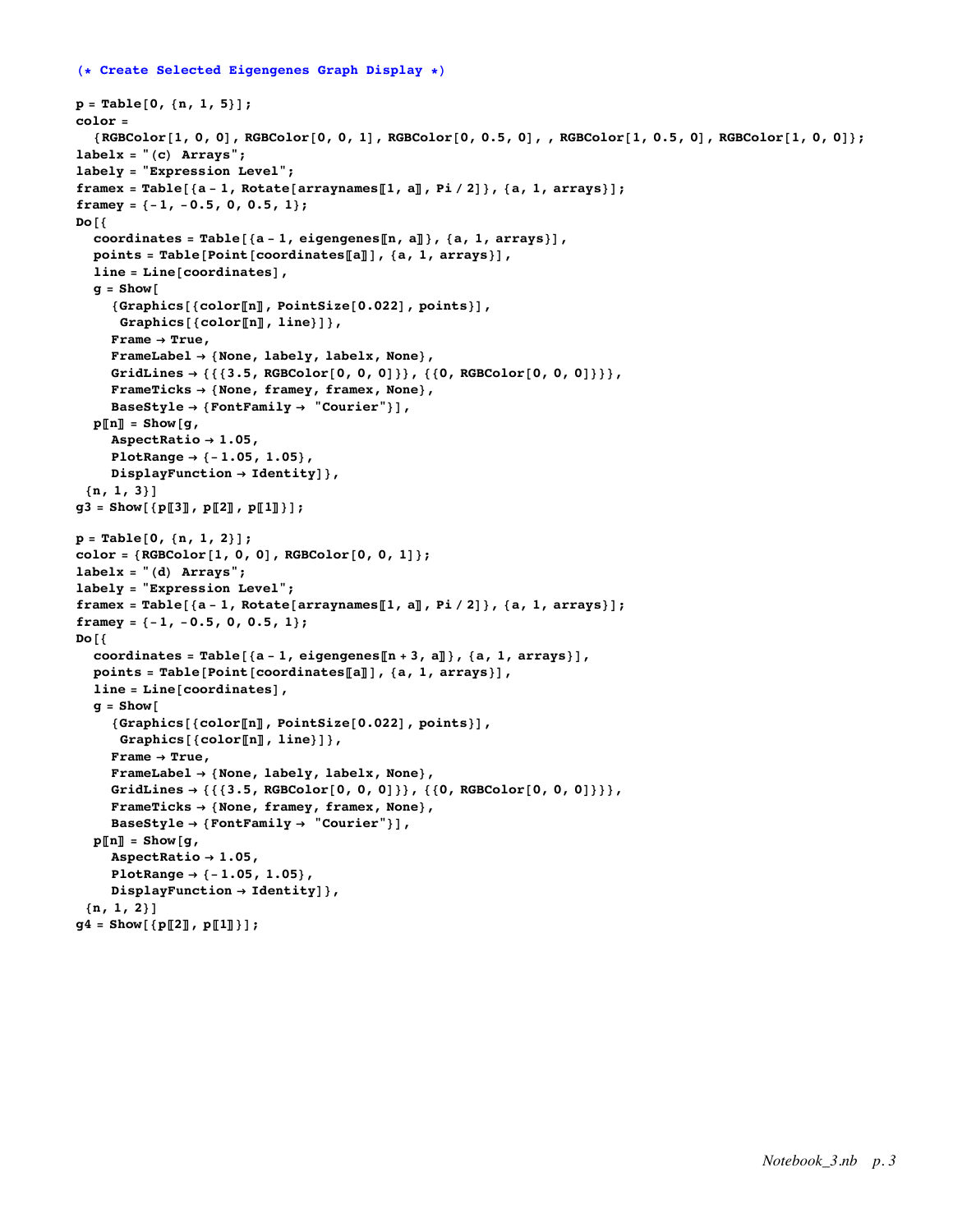```
Show[GraphicsGrid[{{g1, g2, g3}}, Spacings → -20],
 ImageSize → 750]
Show[GraphicsGrid[{{g4}}],
 ImageSize → 250]
```


## **(\* Compute P-Value of Enrichment of Annotations Assuming Hypergeometric Distribution \*)**

```
headerx = {{
    ColumnForm[{" ", " ", "Eigenarray"}, Left],
    ColumnForm[{"Most Likely", "Parallel", "Association"}, Left],
    ColumnForm[{"P-Value of", "Parallel", "Association"}, Left],
    ColumnForm[{"Most Likely", "Antiparallel", "Association"}, Left],
    ColumnForm[{"P-Value of", "Antiparallel", "Association"}, Left]}};
```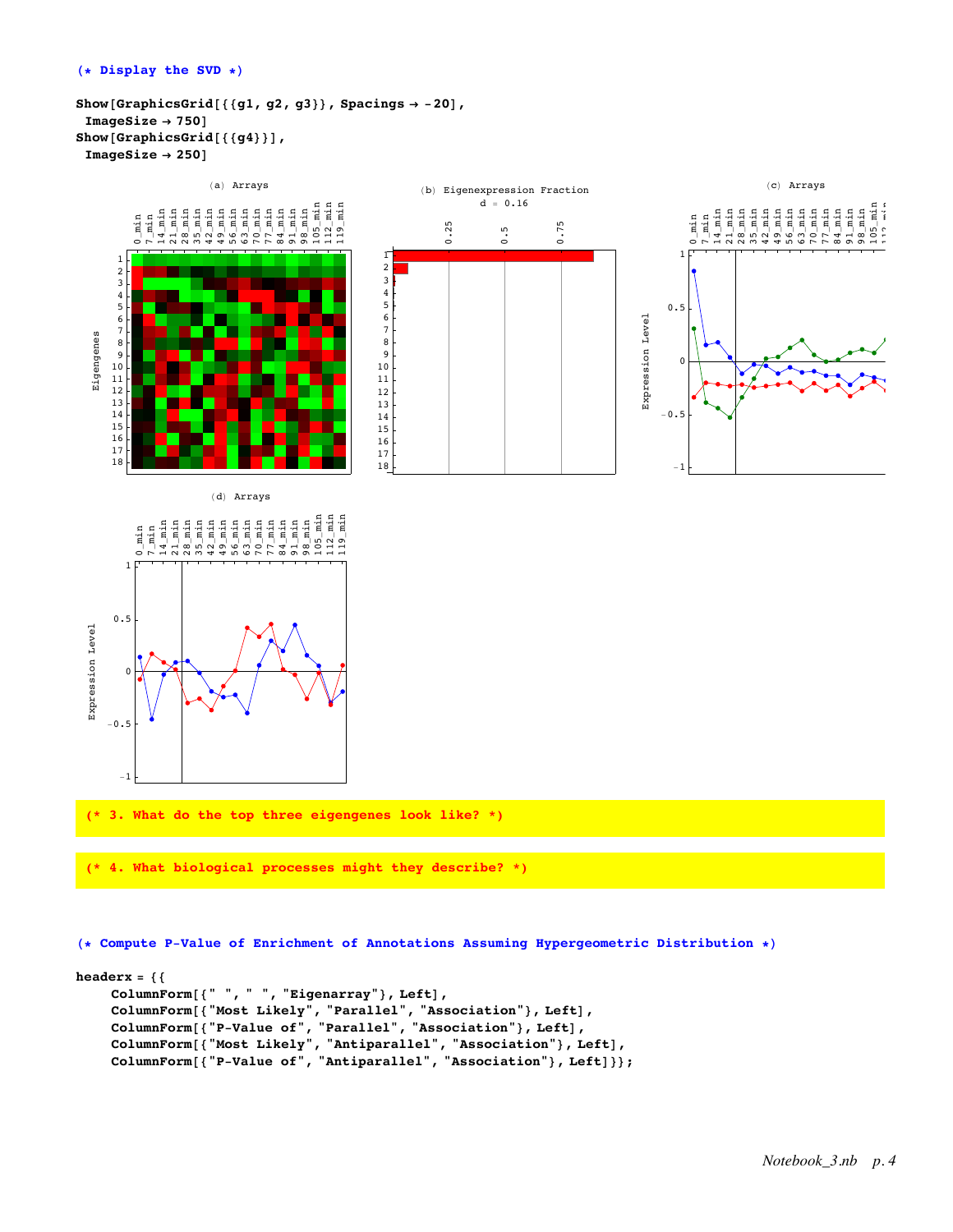```
(* Cell Cycle Annotations *)
annotations = genenames〚6〛;
stages = {"M/G1", "G1", "S", "S/G2", "G2/M", "None"};
most = 150;
numbers = Flatten[Table[{Count[Flatten[annotations], stages[a]]}, {a, 1, Dimensions[stages][1]}]]
counter = Table[{a}, {a, 1, 5}];
probability = Table[{0}, {a, 1, Dimensions[counter]〚1〛}];
parallelannotation = Table[{0}, {a, 1, Dimensions[counter]〚1〛}];
parallelprobability = Table[{0}, {a, 1, Dimensions[counter]〚1〛}];
antiannotation = Table[{0}, {a, 1, Dimensions[counter]〚1〛}];
antiprobability = Table[{0}, {a, 1, Dimensions[counter]〚1〛}];
{53, 117, 32, 63, 91, 2137}
Do[{
  pattern = Transpose[Sort[
       Transpose[Join[{Transpose[eigenarrays][[c]]}, {annotations}]], OrderedQ[{{#2}, {\uparrow\downarrow\downarrow}} &]][[2]],
  table = Table[{
      stages〚a〛,
      numbers〚a〛,
      Count[Flatten[Drop[pattern, {most + 1, genes}]], stages〚a〛]},
     {a, 1, Dimensions[stages]〚1〛}],
  probability = Table[{
      Sum [N [Binomial [table [a, 2], b] * Binomial [genes - table [a, 2], most - b] /
           Binomial[genes, most]], {b, table〚a, 3〛, most}],
      stages〚a〛},
     {a, 1, Dimensions[stages]〚1〛}],
  parallelannotation\llbracket \mathbf{c} \rrbracket = \{ \text{Sort} \{ \text{probability, OrderedQ} \} \{ \{ \{ \#1 \}, \{ \#2 \} \} \} \}parallel probability[[c]] = {ScientificForm[Sort[probability, orderedQ[\{\{\#1\}, {\{\#2\}}\} ] \& ][[1, 1]], 2]},table = Table[{
      stages〚a〛,
      numbers〚a〛,
      Count[Flatten[Drop[pattern, {1, genes - most}]], stages〚a〛]},
     {a, 1, Dimensions[stages]〚1〛}],
  probability = Table[{
      Sum [N [Binomial [table [a, 2], b] * Binomial [genes - table [a, 2], most - b] /
           Binomial[genes, most]], {b, table〚a, 3〛, most}],
      stages〚a〛},
     {a, 1, Dimensions[stages]〚1〛}],
  antiannotation〚c〛 = {Sort[probability, OrderedQ[{{#1}, {#2}}] &]〚1, 2〛},
  antiprobability[[C]] = \{ScientificForm[Sort[probability, OrderedQ[{1,1}, {12}]\} \& [[1, 1]], 2]\},{c, 1, Dimensions[counter]〚1〛}]
```

```
(* Display the Enrichments *)
```

```
table = Join[headerx, Transpose[Join[Transpose[counter],
     Transpose[parallelannotation],
     Transpose[parallelprobability],
     Transpose[antiannotation],
     Transpose[antiprobability]]]];
TableForm[table]
```

|                | Most Likely | P-Value of                  | Most Likely  | P-Value of                |
|----------------|-------------|-----------------------------|--------------|---------------------------|
|                | Parallel    | Parallel                    | Antiparallel | Antiparallel              |
| Eigenarray     | Association | Association                 | Association  | Association               |
| <sup>1</sup>   | M/G1        | $4.5 \times 10^{-5}$        | G2/M         | $1.8 \times 10^{-7}$      |
| 2              | M/G1        | $3.6 \times 10^{-9}$        | G2/M         | $6.2 \times 10^{-9}$      |
| $\overline{3}$ | G2/M        | $5.2 \times 10^{-14}$       | G1           | $1.9\times10^{-34}$       |
| $\overline{4}$ | M/G1        | $2 \cdot 2 \times 10^{-33}$ | S            | $4.3 \times 10^{-19}$     |
| -5             | G1          | $5.9 \times 10^{-57}$       | G2/M         | $6 \cdot \times 10^{-19}$ |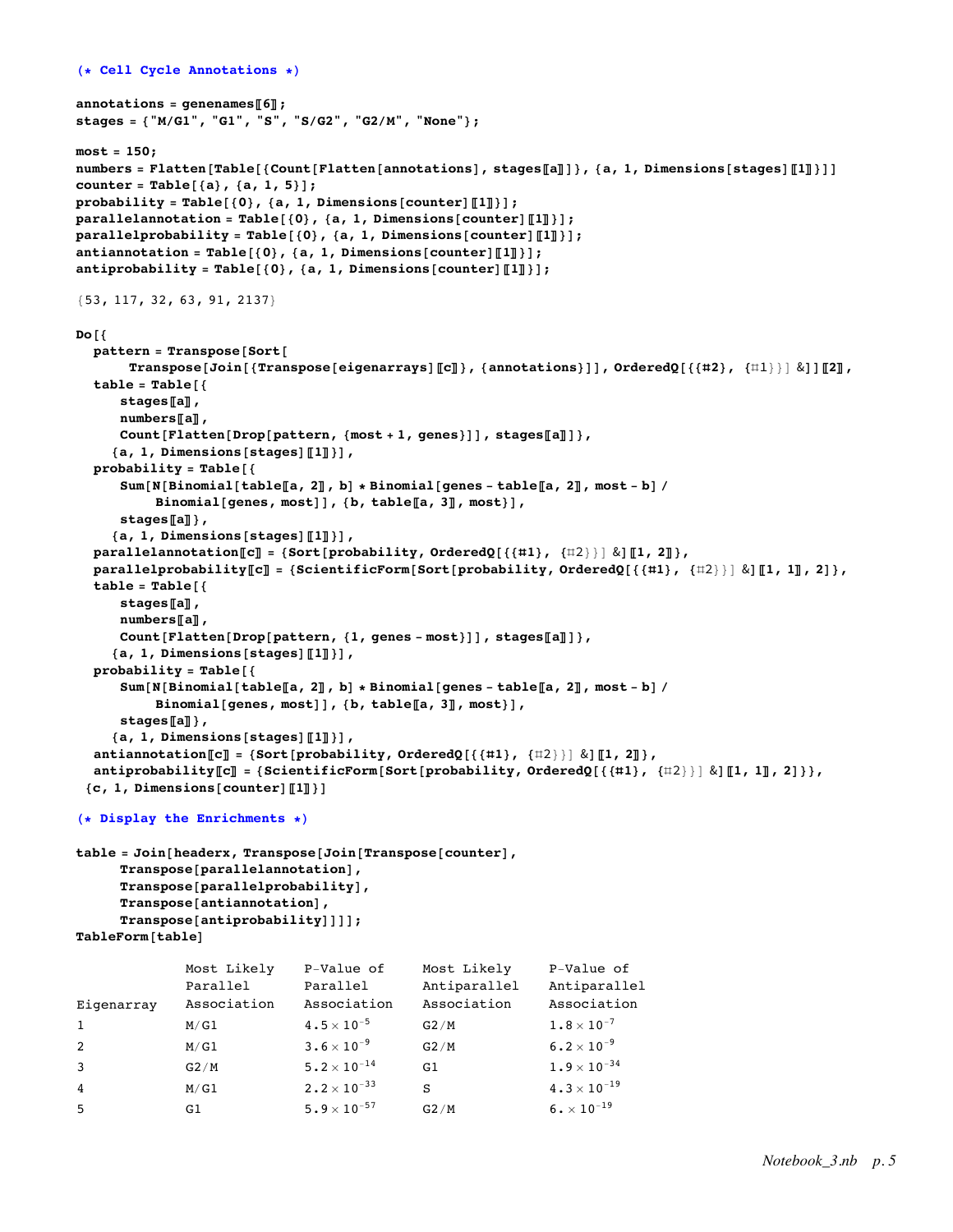```
(* Pheromone Response Annotations *)
```

```
annotations = genenames〚7〛;
stages = {"Up", "Down", "None"};
most = 150;
numbers = Flatten[Table[{Count[Flatten[annotations], stages[a]]}, {a, 1, Dimensions[stages][1]}]]
counter = Table[{a}, {a, 1, 5}];
probability = Table[{0}, {a, 1, Dimensions[counter]〚1〛}];
parallelannotation = Table[{0}, {a, 1, Dimensions[counter]〚1〛}];
parallelprobability = Table[{0}, {a, 1, Dimensions[counter]〚1〛}];
antiannotation = Table[{0}, {a, 1, Dimensions[counter]〚1〛}];
antiprobability = Table[{0}, {a, 1, Dimensions[counter]〚1〛}];
{71, 82, 2340}
Do[{
  pattern = Transpose[Sort[
       Transpose[Join[{Transpose[eigenarrays][[c]]}, {annotations}]], OrderedQ[{{#2}, {\uparrow\downarrow\downarrow}} &]][[2]],
  table = Table[{
      stages〚a〛,
      numbers〚a〛,
      Count[Flatten[Drop[pattern, {most + 1, genes}]], stages〚a〛]},
     {a, 1, Dimensions[stages]〚1〛}],
  probability = Table[{
      Sum [N [Binomial [table [a, 2]], b] * Binomial [genes - table [[a, 2]], most - b] /
           Binomial[genes, most]], {b, table〚a, 3〛, most}],
      stages〚a〛},
     {a, 1, Dimensions[stages]〚1〛}],
  parallelannotation\llbracket \mathbf{c} \rrbracket = \{ \text{Sort} \{ \text{probability, OrderedQ} \} \{ \{ \{ \#1 \}, \{ \#2 \} \} \} \}parallelprobability[C] = {ScientificForm[Sort[probability, OrderedQ[{{#1}, {#2}}] & dil, 1], 2] },
  table = Table[{
      stages〚a〛,
      numbers〚a〛,
      Count[Flatten[Drop[pattern, {1, genes - most}]], stages〚a〛]},
     {a, 1, Dimensions[stages]〚1〛}],
  probability = Table[{
      Sum [N [Binomial [table [a, 2]], b] * Binomial [genes - table [a, 2], most - b] /
           Binomial[genes, most]], {b, table〚a, 3〛, most}],
      stages〚a〛},
     {a, 1, Dimensions[stages]〚1〛}],
  antiannotation\llbracket \mathbf{c} \rrbracket = \{ \text{Sort} \{ \text{probability}, \text{OrderedQ} \} \{ \{ \{ \#1 \}, \{ \#2 \} \} \} \& \} \llbracket 1, 2 \rrbracket \},
  antiprobability[[C]] = \{ScientificForm[Sort[probability, OrderedQ[{1,1}, {12}]\} \& [[1, 1]], 2]\},{c, 1, Dimensions[counter]〚1〛}]
```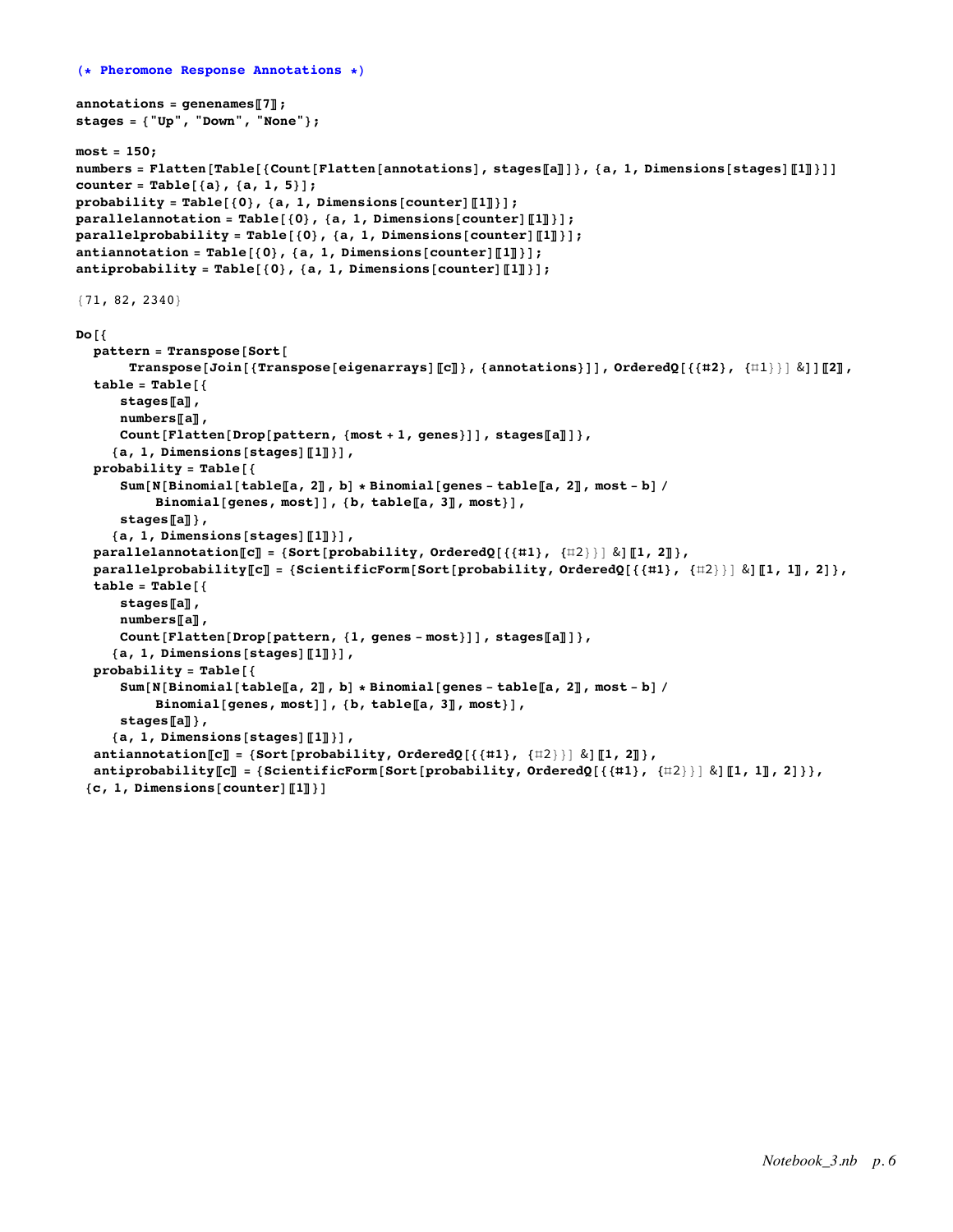### **(\* Display the Enrichments \*)**

```
table = Join[headerx, Transpose[Join[Transpose[counter],
     Transpose[parallelannotation],
     Transpose[parallelprobability],
     Transpose[antiannotation],
     Transpose[antiprobability]]]];
TableForm[table]
```

|                | Most Likely | P-Value of            | Most Likely  | P-Value of                    |
|----------------|-------------|-----------------------|--------------|-------------------------------|
|                | Parallel    | Parallel              | Antiparallel | Antiparallel                  |
| Eigenarray     | Association | Association           | Association  | Association                   |
| $\mathbf{1}$   | Up          | $2.5 \times 10^{-1}$  | Up           | $4 \cdot 1 \times 10^{-14}$   |
| 2              | Up          | $7.9 \times 10^{-37}$ | Down         | $4 \cdot 1 \times 10^{-33}$   |
| 3              | Up          | $4.5 \times 10^{-7}$  | Up           | $5.4 \times 10^{-5}$          |
| $\overline{4}$ | Up          | $5.4 \times 10^{-5}$  | Down         | $7 \cdot 1 \times 10^{-10}$   |
| .5             | Down        | $1.4 \times 10^{-11}$ | Up           | $8\centerdot 4\times 10^{-4}$ |

**(\* 5. What annotations do the top four eigenarrays associate with? \*)**

**(\* 6. Are the eigenarray associations consistent with the eigengene patterns? \*)**

**(\* The SVD Reconstruction of Cell Cycle mRNA Expression \*)**

```
(* Compute the SVD Reconstruction by Removing the First Eigengene and Eigenarray *)
```

```
{eigenarrays, eigenexpressions, eigengenes} = SingularValueDecomposition[matrix, arrays];
eigenexpressions = Diagonal[eigenexpressions];
eigengenes = Transpose[eigengenes];
eigenexpressions〚1〛 = 0;
matrix = Dot[eigenarrays, Dot[DiagonalMatrix[eigenexpressions], eigengenes]];
```

```
(* Examine the SVD-Reconstructed Data by Using the SVD *)
```

```
{eigenarrays, eigenexpressions, eigengenes} = SingularValueDecomposition[matrix, arrays];
eigenexpressions = Diagonal[eigenexpressions];
eigengenes = Transpose[eigengenes];
rank = arrays - Count[eigenexpressions, 0.]
fractions = eigenexpressions^2 / Sum[eigenexpressions〚a〛^2, {a, 1, rank}];
entropy = -N[Sum[fractions[[a]] * Log[fractions[[a]]], {a, 1, rank}] / Log[rank]];
entropy = N[Round[100 * entropy] / 100]
```
17

0.5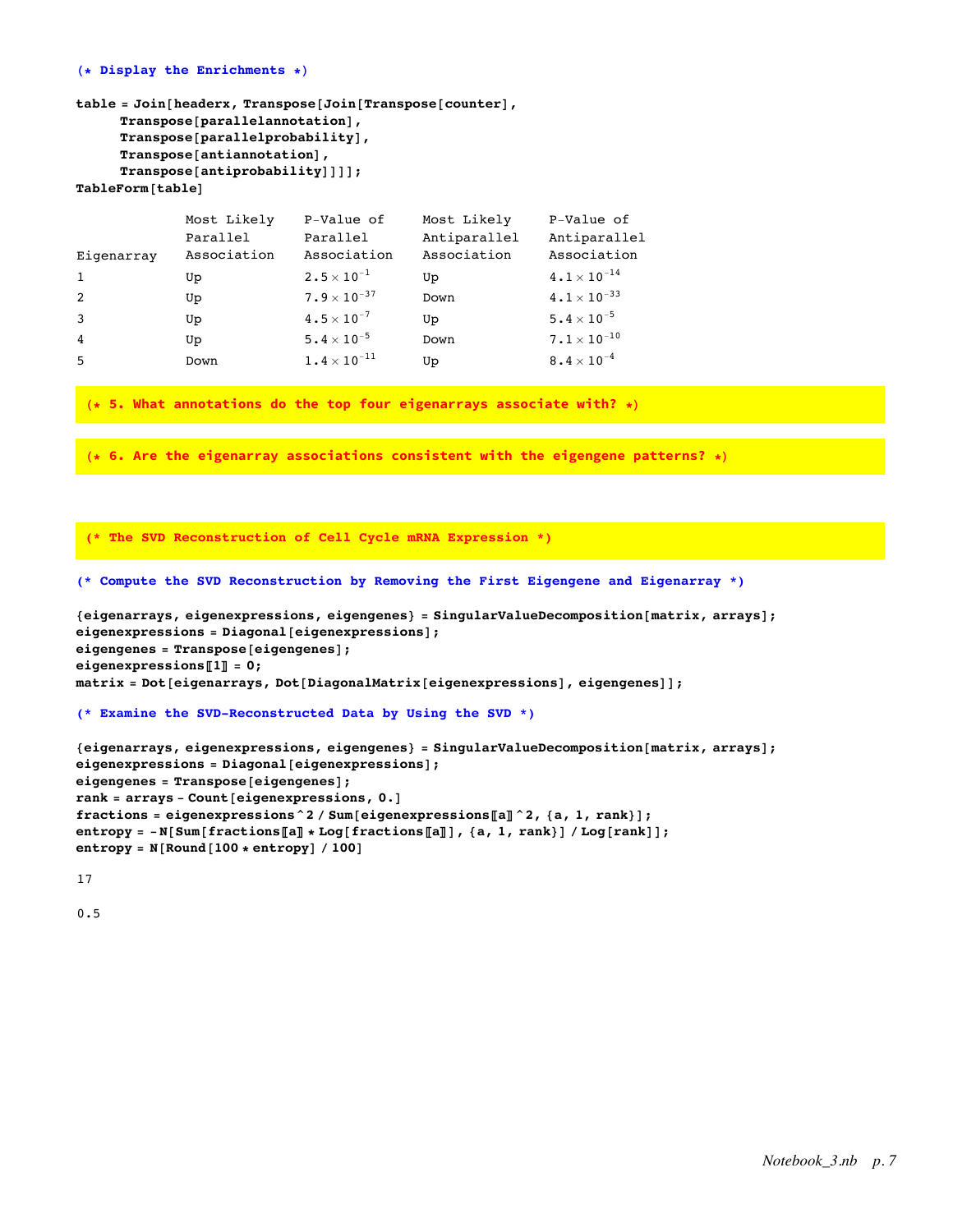```
gridx = Table[a, {a, 0.25, 0.75, 0.25}];
framex = Table[{gridx[[a]], Rotate[gridx[[a]], Pi/2]}, {a, 1, 3}];
gridx = Table[{gridx〚a〛, RGBColor[0, 0, 0]}, {a, 1, 3}];
framey = Table[{a + 1, rank - a}, {a, 0, rank - 1}];
labelx = ColumnForm[
   {"(b) Eigenexpression Fraction", StringJoin["d = ", ToString[entropy]]},
   Center];
g2 = Show[BarChart[
    Table[fractions〚rank - a〛, {a, 0, rank - 1}],
    BarOrigin → Left,
    PlotRange → {{0.0001, 0.9999}, {0.5, rank + 0.5}},
    AspectRatio → 1,
    ChartStyle → Red],
   Axes → False,
   Frame → True,
   FrameTicks → {None, framey, framex, None},
   FrameLabel → {None, None, labelx, None},
   GridLines → {gridx, None},
   BaseStyle → {FontFamily → "Courier"}];
(* Create Eigengenes Raster Display *)
contrast = 3.5;
displaying = Table[
   If[contrast * eigengenes[i, j] > 0,
    If [contrast * eigengenes[i, j] < 1, {contrast * eigengenes[i, j], 0}, {1, 0}],
    If [contrast * eigengenes [i, j] > -1, {0, -contrast * eigengenes [i, j]}, {0, 1}]],
   {i, 1, rank}, {j, 1, arrays}];
framex = Table[\{a - 0.5, Rotate[arraynames[1, a], Pi/2]}, \{a, 1, \arrows\};
framey = Table[{a + 1 - 0.5, rank - a}, {a, 0, rank - 1}];
labely = "Eigengenes";
labelx = "(a) Arrays";
g1 = Show[
   Graphics[
    Raster[
     Table[
       {displaying〚i, j, 1〛, displaying〚i, j, 2〛, 0},
       {i, rank, 1, -1}, {j, 1, arrays}]]],
   AspectRatio → 1,
   Frame → True,
   FrameTicks → {None, framey, framex, None},
   FrameLabel → {None, labely, labelx, None},
   BaseStyle → {FontFamily → "Courier"}];
```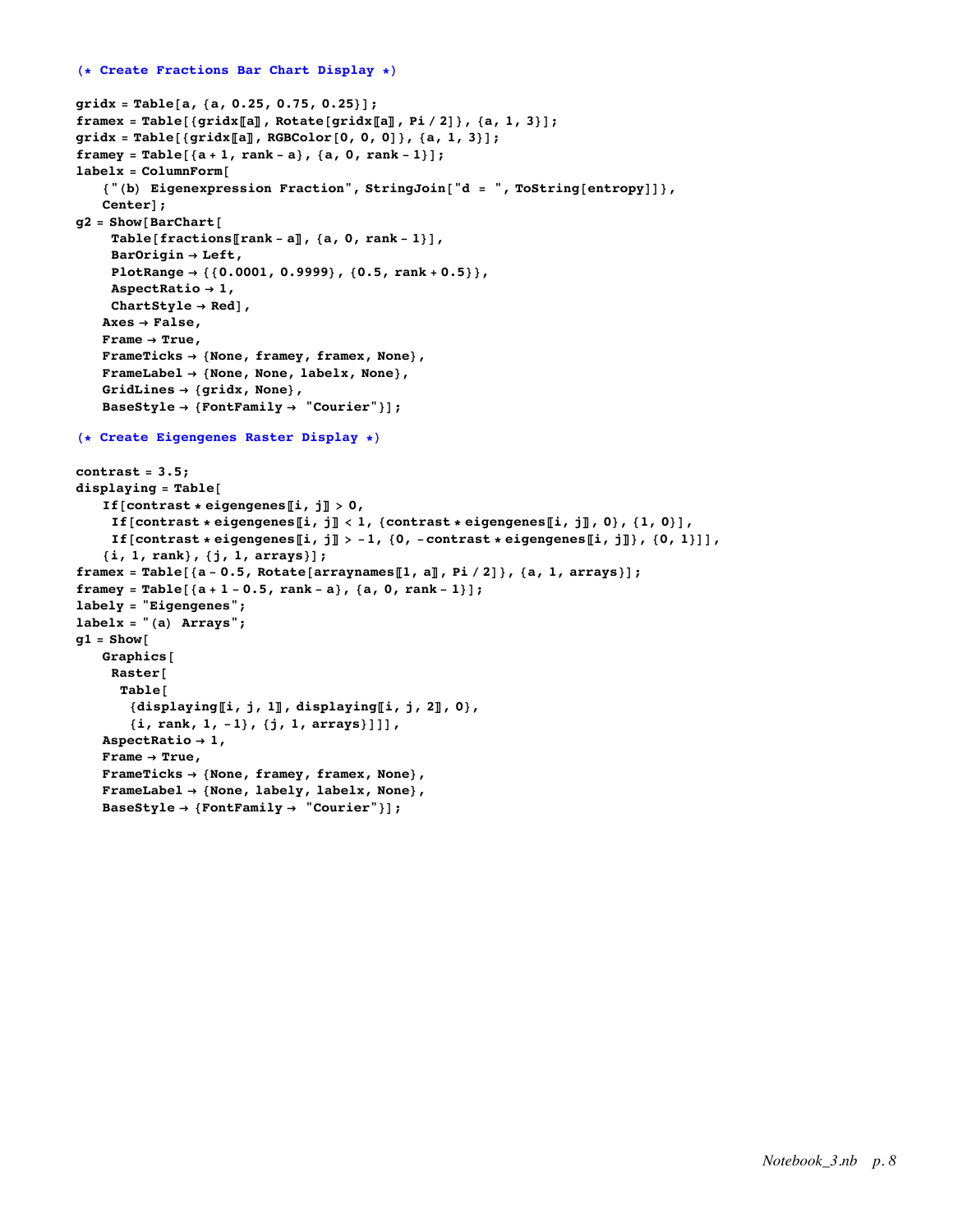# **(\* Create Selected Eigengenes Graph Display \*)**

```
p = Table[0, {n, 1, 3}];
color[0, 0.5, 0]; color[1, 0, 0], RGEcolor[0, 0, 1], RGEcolor[0, 0.5, 0];labelx = "(c) Arrays";
labely = "Expression Level";
framex = Table[{a-1, Rotate[arraynames[1, a], Pi/2]}, {a, 1, arrays}];
framey = {-1, -0.5, 0, 0.5, 1};
Do[{
  coordinates = Table[{a - 1, eigengenes〚n, a〛}, {a, 1, arrays}],
  points = Table[Point[coordinates〚a〛], {a, 1, arrays}],
  line = Line[coordinates],
  g = Show[
     {Graphics[{color〚n〛, PointSize[0.022], points}],
     Graphics[{color〚n〛, line}]},
     Frame → True,
     FrameLabel → {None, labely, labelx, None},
     GridLines → {{{3.5, RGBColor[0, 0, 0]}}, {{0, RGBColor[0, 0, 0]}}},
     FrameTicks → {None, framey, framex, None},
     BaseStyle → {FontFamily → "Courier"}],
  p\Vert n\Vert = \text{Show} [q]AspectRatio → 1.05,
     PlotRange → {-1.05, 1.05},
    DisplayFunction → Identity]},
 {n, 1, 3}]
g3 = Show[{p〚3〛, p〚2〛, p〚1〛}];
p = Table[0, {n, 1, 2}];
color = {RGBColor[1, 0, 0], RGBColor[0, 0, 1]};
labelx = "(d) Arrays";
labely = "Expression Level";
framex = Table[{a - 1, Rotate[arraynames[1, a]], Pi / 2]}, {a, 1, arrays}];
framey = {-1, -0.5, 0, 0.5, 1};
Do[{
  coordinates = Table[{a - 1, eigengenes〚n + 3, a〛}, {a, 1, arrays}],
  points = Table[Point[coordinates〚a〛], {a, 1, arrays}],
  line = Line[coordinates],
  q = Show\lceil{Graphics[{color〚n〛, PointSize[0.022], points}],
     Graphics[{color〚n〛, line}]},
     Frame → True,
     FrameLabel → {None, labely, labelx, None},
     GridLines → {{{3.5, RGBColor[0, 0, 0]}}, {{0, RGBColor[0, 0, 0]}}},
     FrameTicks → {None, framey, framex, None},
     BaseStyle → {FontFamily → "Courier"}],
  \mathbf{p}\left[\mathbf{n}\right] = Show\left[\mathbf{q}\right],
     AspectRatio → 1.05,
     PlotRange → {-1.05, 1.05},
     DisplayFunction → Identity]},
 {n, 1, 1}]
g4 = Show[{p〚1〛}];
```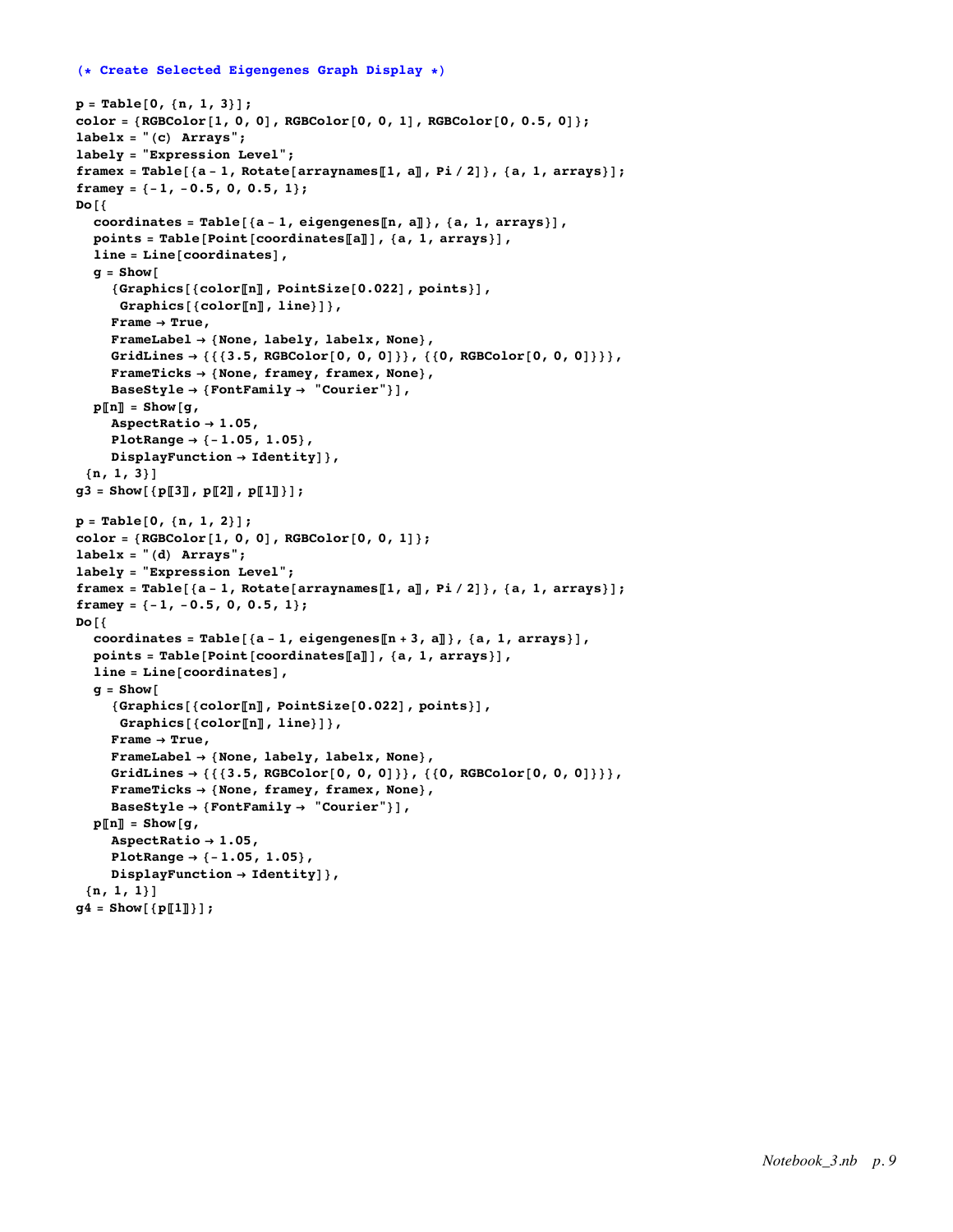```
Show[GraphicsGrid[{{g1, g2, g3}}, Spacings → -20],
 ImageSize → 750]
Show[GraphicsGrid[{{g4}}],
 ImageSize → 250]
```


**(\* Compute P-Value of Enrichment of Annotations Assuming Hypergeometric Distribution \*)**

```
headerx = {{
    ColumnForm[{" ", " ", "Eigenarray"}, Left],
    ColumnForm[{"Most Likely", "Parallel", "Association"}, Left],
    ColumnForm[{"P-Value of", "Parallel", "Association"}, Left],
    ColumnForm[{"Most Likely", "Antiparallel", "Association"}, Left],
    ColumnForm[{"P-Value of", "Antiparallel", "Association"}, Left]}};
```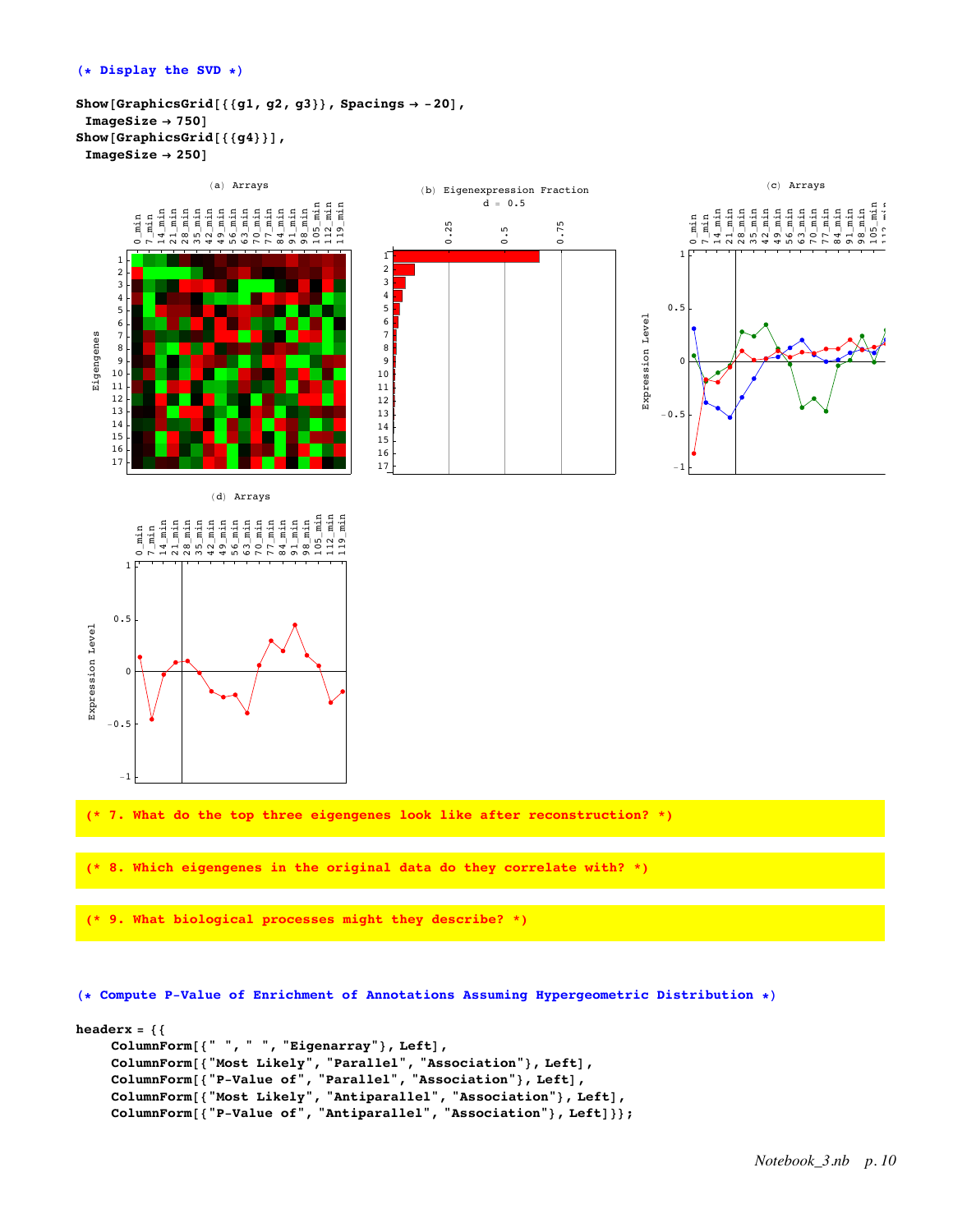```
(* Cell Cycle Annotations *)
annotations = genenames〚6〛;
stages = {"M/G1", "G1", "S", "S/G2", "G2/M", "None"};
most = 150;
numbers = Flatten[Table[{Count[Flatten[annotations], stages[a]]}, {a, 1, Dimensions[stages][1]}]]
counter = Table[{a}, {a, 1, 5}];
probability = Table[{0}, {a, 1, Dimensions[counter]〚1〛}];
parallelannotation = Table[{0}, {a, 1, Dimensions[counter]〚1〛}];
parallelprobability = Table[{0}, {a, 1, Dimensions[counter]〚1〛}];
antiannotation = Table[{0}, {a, 1, Dimensions[counter]〚1〛}];
antiprobability = Table[{0}, {a, 1, Dimensions[counter]〚1〛}];
{53, 117, 32, 63, 91, 2137}
Do[{
  pattern = Transpose[Sort[
       Transpose[Join[{Transpose[eigenarrays][[c]]}, {annotations}]], OrderedQ[{{#2}, {\uparrow\downarrow\downarrow}} &]][[2]],
  table = Table[{
      stages〚a〛,
      numbers〚a〛,
      Count[Flatten[Drop[pattern, {most + 1, genes}]], stages〚a〛]},
     {a, 1, Dimensions[stages]〚1〛}],
  probability = Table[{
      Sum [N [Binomial [table [a, 2], b] * Binomial [genes - table [a, 2], most - b] /
           Binomial[genes, most]], {b, table〚a, 3〛, most}],
      stages〚a〛},
     {a, 1, Dimensions[stages]〚1〛}],
  parallelannotation\llbracket \mathbf{c} \rrbracket = \{ \text{Sort} \{ \text{probability, OrderedQ} \} \{ \{ \{ \#1 \}, \{ \#2 \} \} \} \}parallelprobability[C] = {ScientificForm[Sort[probability, OrderedQ[{{#1}, {#2}}] & dil, 1], 2] },
  table = Table[{
      stages〚a〛,
      numbers〚a〛,
      Count[Flatten[Drop[pattern, {1, genes - most}]], stages〚a〛]},
     {a, 1, Dimensions[stages]〚1〛}],
  probability = Table[{
      Sum [N [Binomial [table [a, 2]], b] * Binomial [genes - table [a, 2], most - b] /
           Binomial[genes, most]], {b, table〚a, 3〛, most}],
      stages〚a〛},
     {a, 1, Dimensions[stages]〚1〛}],
  antiannotation〚c〛 = {Sort[probability, OrderedQ[{{#1}, {#2}}] &]〚1, 2〛},
  antiprobability[[C]] = \{ScientificForm[Sort[probability, OrderedQ[{1,1}, {12}]\} \& [[1, 1]], 2]\},{c, 1, Dimensions[counter]〚1〛}]
```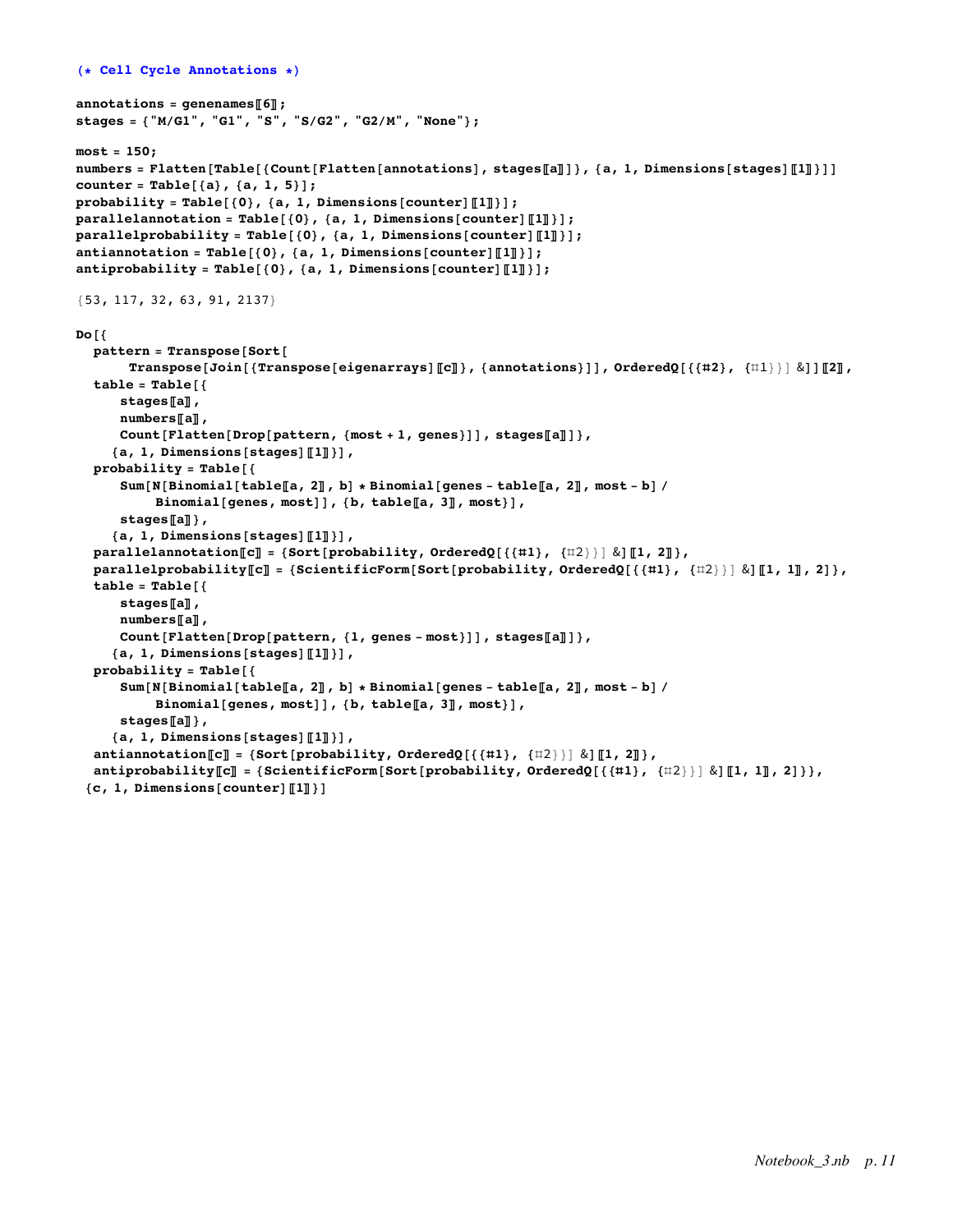## **(\* Display the Enrichments \*)**

```
table = Join[headerx, Transpose[Join[Transpose[counter],
     Transpose[parallelannotation],
     Transpose[parallelprobability],
     Transpose[antiannotation],
     Transpose[antiprobability]]]];
TableForm[table]
Eigenarray
              Most Likely
              Parallel
              Association
                            P-Value of
                             Parallel
                            Association
                                            Most Likely
                                            Antiparallel
                                            Association
                                                            P-Value of
                                                            Antiparallel
                                                            Association
1 G2/M 6.2 \times 10<sup>-9</sup> M/G1 3.6 \times 10<sup>-9</sup>
2 G2/M 5.2 \times 10^{-14} G1 1.9 \times 10^{-34}3 S 4.3 \times 10<sup>-19</sup> M/G1 2.2 \times 10<sup>-33</sup>
4 G1 \text{G1} 5.9 \times 10<sup>-57</sup> G2/M 6. \times 10<sup>-19</sup>
5 G1 3.5 \times 10^{-15} M/G1 9.5\times 10^{-4}(* Pheromone Response Annotations *)
annotations = genenames〚7〛;
stages = {"Up", "Down", "None"};
most = 150;
numbers = Flatten[Table[{Count[Flatten[annotations], stages[a]]}, {a, 1, Dimensions[stages][1]]}]]
counter = Table[{a}, {a, 1, 5}];
probability = Table[{0}, {a, 1, Dimensions[counter]〚1〛}];
parallelannotation = Table[{0}, {a, 1, Dimensions[counter]〚1〛}];
parallelprobability = Table[{0}, {a, 1, Dimensions[counter]〚1〛}];
antiannotation = Table[{0}, {a, 1, Dimensions[counter]〚1〛}];
antiprobability = Table[{0}, {a, 1, Dimensions[counter]〚1〛}];
{71, 82, 2340}
Do[{
  pattern = Transpose[Sort[
      Transpose[Join[{Transpose[eigenarrays][[c]]}, {annotations}]], OrderedQ[{{#2}, {\{11\}}] &]][[2],
  table = Table[{
     stages〚a〛,
     numbers〚a〛,
     Count[Flatten[Drop[pattern, {most + 1, genes}]], stages〚a〛]},
    {a, 1, Dimensions[stages]〚1〛}],
  probability = Table[{
     Sum [N [Binomial [table [a, 2], b] \star Binomial [genes - table [a, 2], most - b] /
          Binomial[genes, most]], {b, table〚a, 3〛, most}],
     stages〚a〛},
    {a, 1, Dimensions[stages]〚1〛}],
  \textbf{parallel} \textbf{1}parallelprobability[C] = {ScientificForm[Sort[probability, OrderedQ[{{#1}, {#2}}] & [[1, 1], 2] },
  table = Table[{
     stages〚a〛,
     numbers〚a〛,
     Count[Flatten[Drop[pattern, {1, genes - most}]], stages〚a〛]},
    {a, 1, Dimensions[stages]〚1〛}],
  probability = Table[{
     Sum [N [Binomial [table [a, 2], b] * Binomial [genes - table [a, 2], most - b] /
          Binomial[genes, most]], {b, table〚a, 3〛, most}],
     stages〚a〛},
    {a, 1, Dimensions[stages]〚1〛}],
  antiannotation〚c〛 = {Sort[probability, OrderedQ[{{#1}, {#2}}] &]〚1, 2〛},
  antiprobability[[C]] = \{ScientificForm[Sort[probability, orderedQ[\{\{\pm 1\}, \{\pm 2\}\}] \& [[1, 1]], 2]\}\},{c, 1, Dimensions[counter]〚1〛}]
```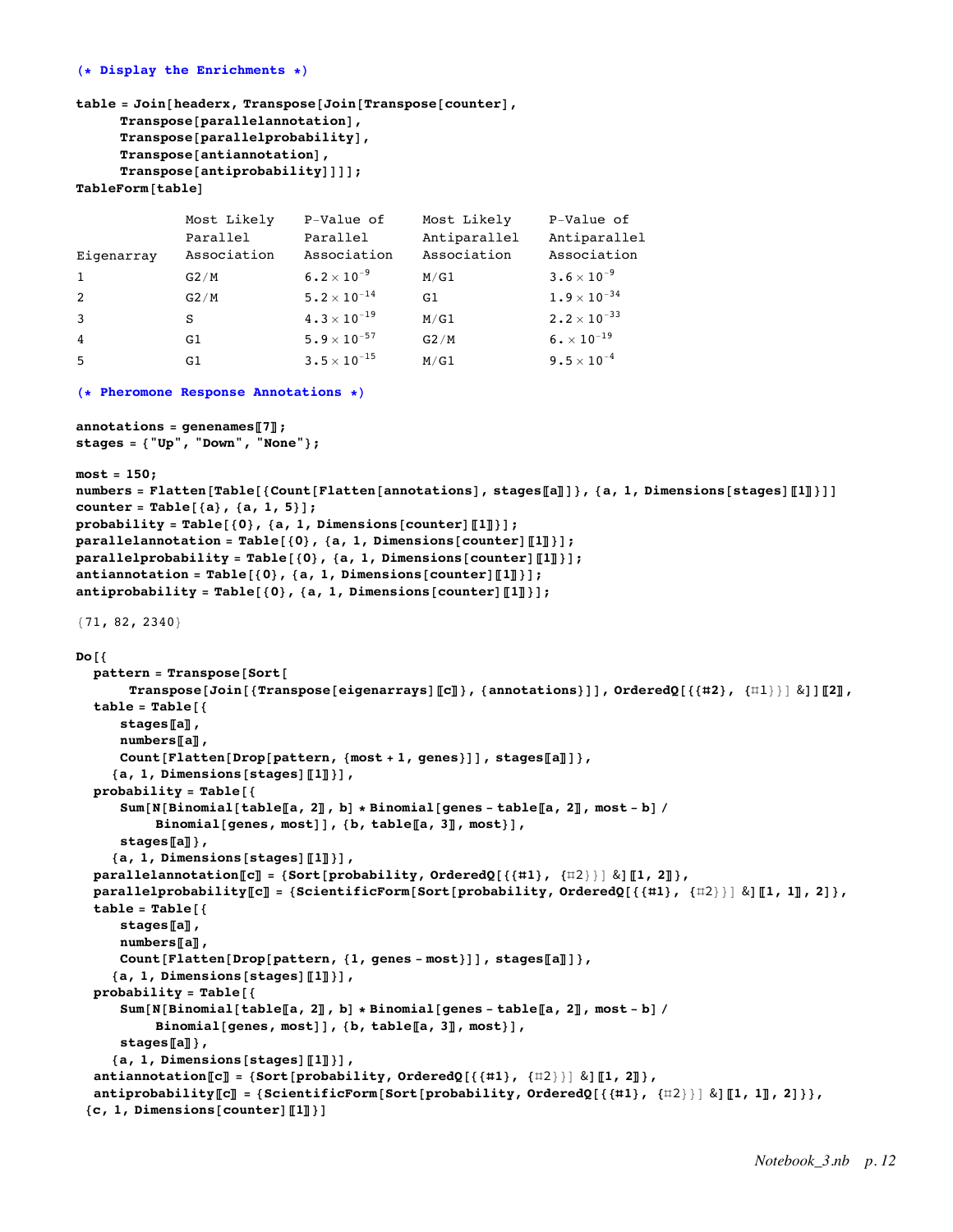## **(\* Display the Enrichments \*)**

```
table = Join[headerx, Transpose[Join[Transpose[counter],
     Transpose[parallelannotation],
     Transpose[parallelprobability],
     Transpose[antiannotation],
     Transpose[antiprobability]]]];
TableForm[table]
```

|              | Most Likely | P-Value of                       | Most Likely  | P-Value of               |
|--------------|-------------|----------------------------------|--------------|--------------------------|
|              | Parallel    | Parallel                         | Antiparallel | Antiparallel             |
| Eigenarray   | Association | Association                      | Association  | Association              |
| $\mathbf{1}$ | Down        | $4 \cdot 1 \times 10^{-33}$      | Up           | $7.9 \times 10^{-37}$    |
| 2            | Up          | $4.5 \times 10^{-7}$             | Up           | $5\cdot 4\times 10^{-5}$ |
| 3            | Down        | $7\boldsymbol{.}1\times10^{-10}$ | Up           | $5.4 \times 10^{-5}$     |
| 4            | Down        | $1.4 \times 10^{-11}$            | Up           | $8.4\times10^{-4}$       |
| 5            | Down        | $1.4 \times 10^{-11}$            | Up           | $4.5 \times 10^{-7}$     |

**(\* 10. What annotations do the top four eigenarrays associate with after reconstruction? \*)**

**(\* 11. Which eigenarrays in the original data do they correlate with? \*)**

**(\* 12. Are the eigenarray associations consistent with the eigengene patterns? \*)**

**(\* The Pseudoinverse Projection of the Cell Cycle mRNA Expression Data onto DNA-Binding of Cell Cycle Transcription Factors \*)**

```
(* Read Cell Cycle Binding Basis *)
```
**a = 1; b = 7;**

matrix = Import["https://alterlab.org/network decomposition/data/Cell Cycle Binding.txt", "Table"]; **{genes, arrays} = Dimensions[matrix] - {a, b}**

{2120, 12}

```
arraynames = Transpose[Drop[Transpose[Drop[map, a + 1, a + genes]]], {1, b}]];matrix = Drop[matrix, {1}];
matrix = Sort[Transpose[Join[
      {\mathtt{[Table[If[Position[genenames, matrix[[c, 1]]] = \{}, 1, 0], (c, 1, genes)]}, Transpose[matrix]]]];
pos = Position[matrix〚All, 1〛, 1]〚1, 1〛;
matrix = Sort[Transpose[Drop[Transpose[Drop[matrix, {pos, genes}]], {1}]]];
{genes, arrays} = Dimensions[matrix] - {0, b}
{960, 12}
matrix = Transpose[matrix];
genenames = Drop[matrix, {b + 1, b + arrays}];
```

```
matrix = Drop[matrix, {1, b}];
matrix = Transpose[matrix];
Clear[a, b];
```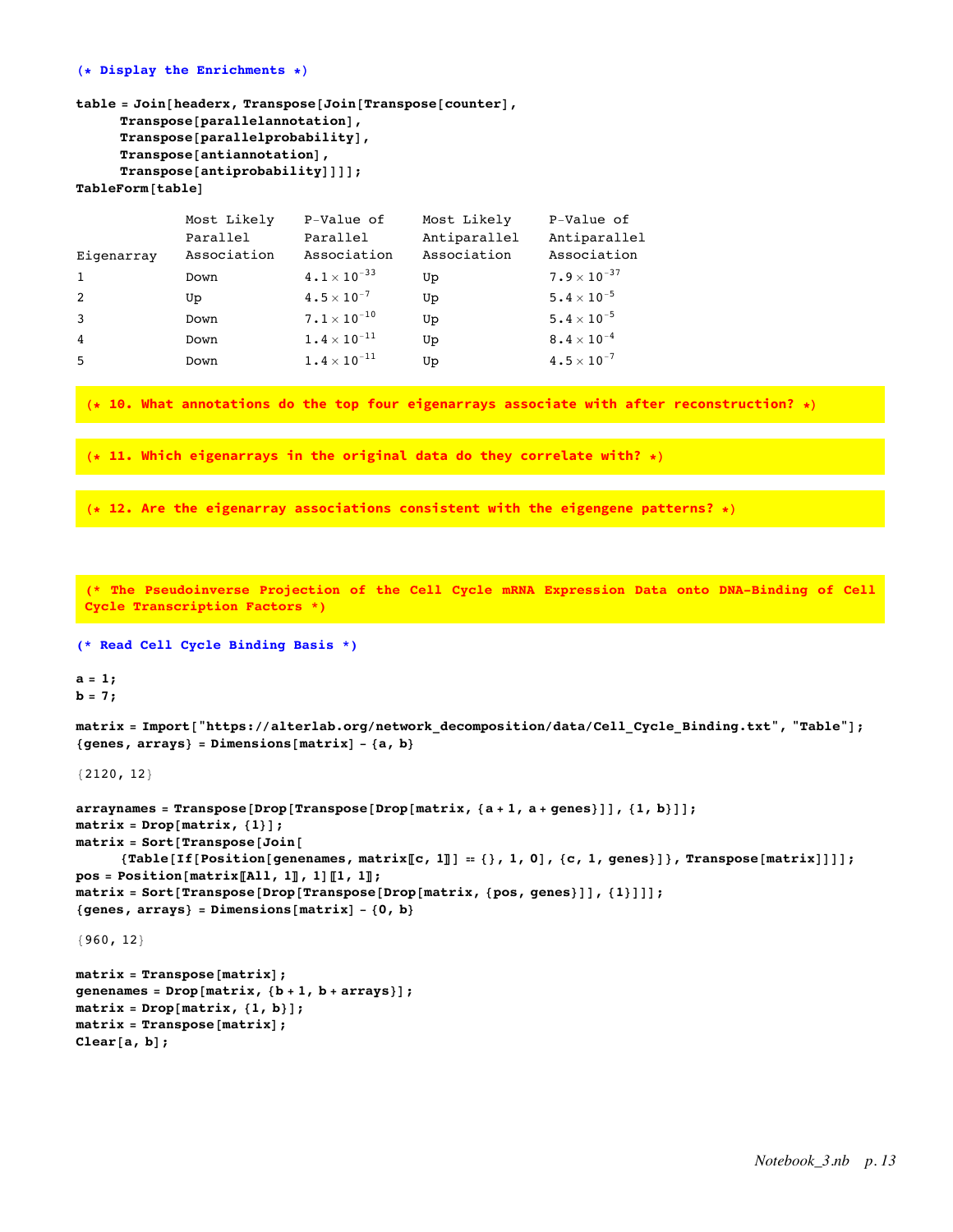```
(* Compute the SVD Reconstruction by Removing the First Eigengene and Eigenarray *)
```

```
{eigenarrays, eigenexpressions, eigengenes} = SingularValueDecomposition[matrix, arrays];
eigenexpressions = Diagonal[eigenexpressions];
eigengenes = Transpose[eigengenes];
eigenexpressions〚1〛 = 0;
matrix = Dot[eigenarrays, Dot[DiagonalMatrix[eigenexpressions], eigengenes]];
(* Save as Basis *)
basis = matrix;
basisarrays = arrays;
(* Read Cell Cycle Expression Data *)
a = 1;
b = 7;
matrix =
  Import ["https://alterlab.org/network decomposition/data/Cell Cycle Expression.txt", "Table"];
{genes, arrays} = Dimensions[matrix] - {a, b}
{4153, 18}
arraynames = Transpose[Drop[Transpose[Drop[map, {a+1, a+genes}]], {1, b}]];matrix = Drop[matrix, {1}];
matrix = Sort[Transpose[Join[
      {Table[If[Position[genenames, matrix[[c, 1]] = {}, 1, 0], {c, 1, genes}]}, Transpose[matrix]]]];
pos = Position[matrix〚All, 1〛, 1]〚1, 1〛;
matrix = Sort[Transpose[Drop[Transpose[Drop[matrix, {pos, genes}]], {1}]]];
{genes, arrays} = Dimensions[matrix] - {0, b}
{960, 18}
matrix = Transpose[matrix];
genenames = Drop[matrix, {b + 1, b + arrays}];
matrix = Drop[matrix, {1, b}];
matrix = Transpose[matrix];
Clear[a, b];
(* Compute the SVD Reconstruction by Removing the First Eigengene and Eigenarray *)
{eigenarrays, eigenexpressions, eigengenes} = SingularValueDecomposition[matrix, arrays];
eigenexpressions = Diagonal[eigenexpressions];
eigengenes = Transpose[eigengenes];
eigenexpressions〚1〛 = 0;
matrix = Dot[eigenarrays, Dot[DiagonalMatrix[eigenexpressions], eigengenes]];
(* Compute the Pseudoinverse Projection of the Data onto the Basis *)
{eigenarrays, eigenexpressions, eigengenes} = SingularValueDecomposition[basis, basisarrays - 1];
matrix = Dot[Dot[eigenarrays, Transpose[eigenarrays], matrix]];
{genes, arrays} = Dimensions[matrix]
{960, 18}
```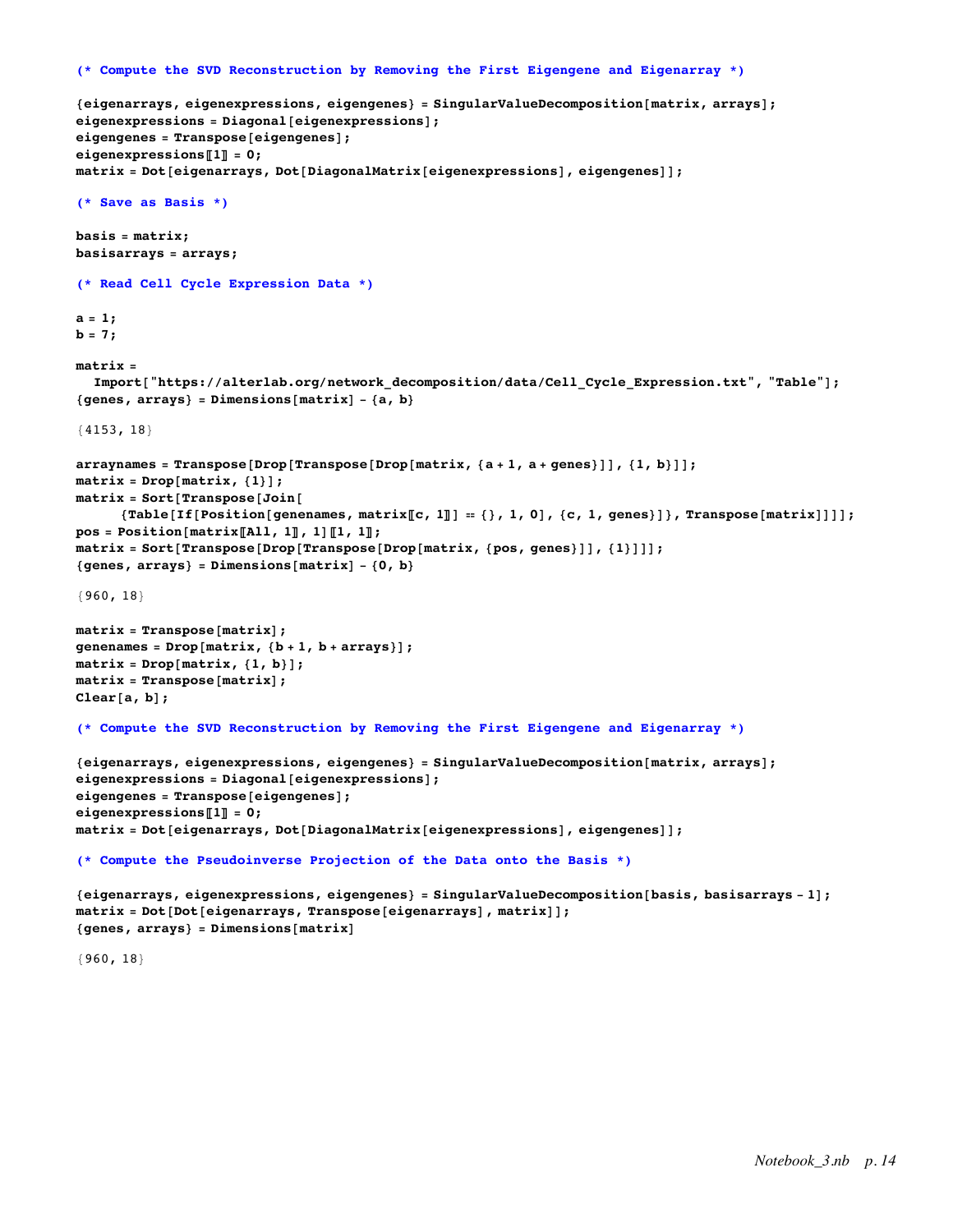#### **(\* Examine the Pseudoinverse-Projected Data by Using the SVD \*)**

```
{eigenarrays, eigenexpressions, eigengenes} = SingularValueDecomposition[matrix, arrays];
eigenexpressions = Diagonal[eigenexpressions];
eigengenes = Transpose[eigengenes];
rank = arrays - Count[eigenexpressions, 0.]
fractions = eigenexpressions^2 / Sum[eigenexpressions〚a〛^2, {a, 1, rank}];
entropy = -N[Sum[fractions[[a]] * Log[fractions[[a]]], {a, 1, rank}] / Log[rank]];entropy = N[Round[100 * entropy] / 100]
```
11

0.56

**(\* 13. How did the number of rank of freedom and entropy change? \*)**

**(\* 14. What can we learn from these changes about the pseudoinverse-projected data? \*)**

```
gridx = Table[a, {a, 0.25, 0.75, 0.25}];
framex = Table[{gridx[[a]], Rotate[gridx[[a]], Pi/2]}, {a, 1, 3}];
gridx = Table[{gridx〚a〛, RGBColor[0, 0, 0]}, {a, 1, 3}];
framey = Table[{a + 1, rank - a}, {a, 0, rank - 1}];
labelx = ColumnForm[
   {"(b) Eigenexpression Fraction", StringJoin["d = ", ToString[entropy]]},
   Center];
g2 = Show[BarChart[
    Table[fractions〚rank - a〛, {a, 0, rank - 1}],
    BarOrigin → Left,
    PlotRange → {{0.0001, 0.9999}, {0.5, rank + 0.5}},
    AspectRatio → 1,
    ChartStyle → Red],
   Axes → False,
   Frame → True,
   FrameTicks → {None, framey, framex, None},
   FrameLabel → {None, None, labelx, None},
   GridLines → {gridx, None},
   BaseStyle → {FontFamily → "Courier"}];
```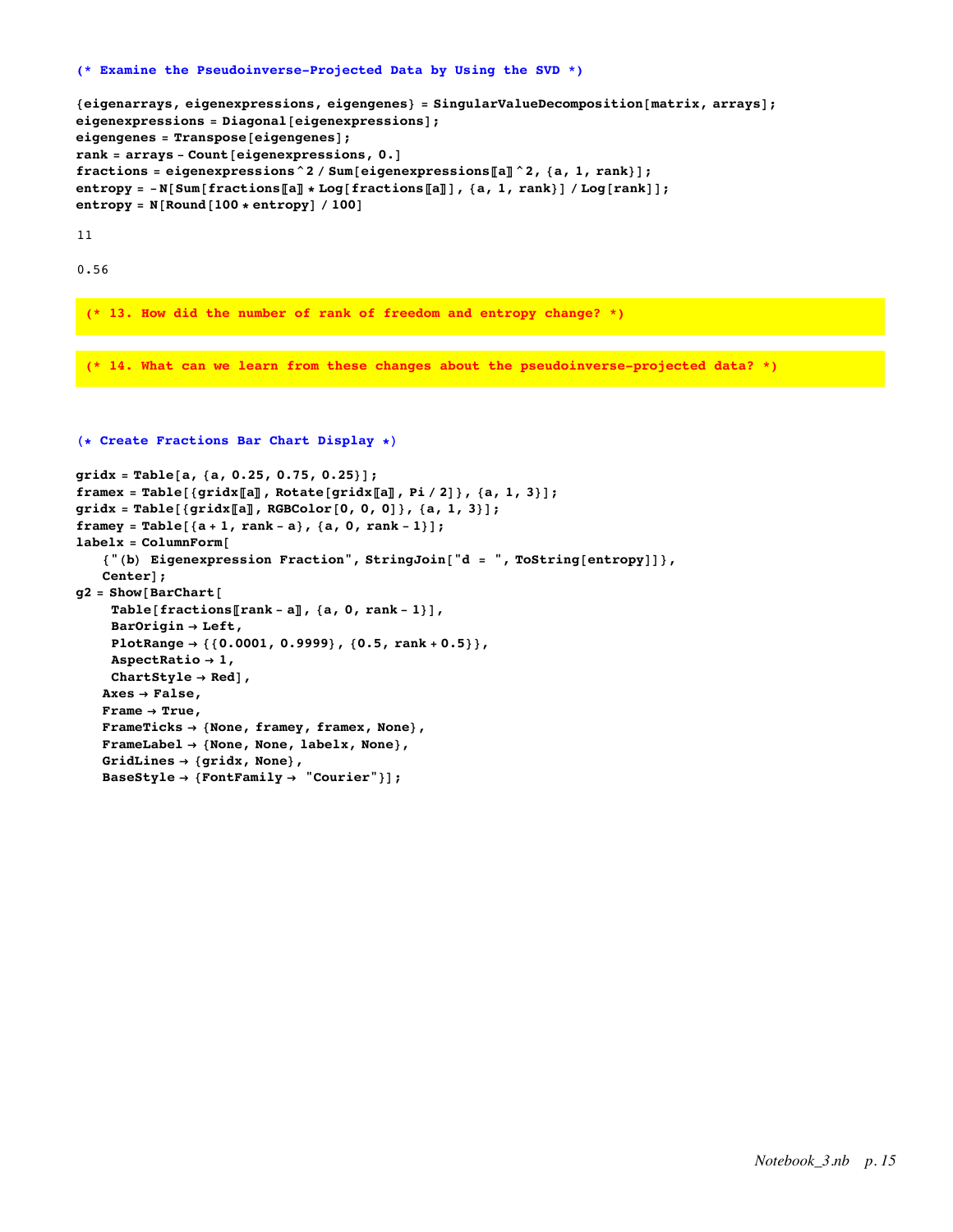```
(* Create Eigengenes Raster Display *)
contrast = 3.5;
displaying = Table[
   If[contrast * eigengenes[i, j] > 0,
     If [contrast * eigengenes[i, j] < 1, {contrast * eigengenes[i, j], 0}, {1, 0}],
    If [contrast * eigengenes [[i, j] > -1, {0, -contrast * eigengenes [[i, j]}, {0, 1}]],
   {i, 1, rank}, {j, 1, arrays}];
framex = Table[{a-0.5, Rotate[arraynames[1, a], Pi/2]}, {a, 1, arrays}];
framey = Table[{a + 1 - 0.5, rank - a}, {a, 0, rank - 1}];
labely = "Eigengenes";
labelx = "(a) Arrays";
g1 = Show[
   Graphics[
    Raster[
     Table[
       {displaying〚i, j, 1〛, displaying〚i, j, 2〛, 0},
       {i, rank, 1, -1}, {j, 1, arrays}]]],
   AspectRatio → 1,
   Frame → True,
   FrameTicks → {None, framey, framex, None},
   FrameLabel → {None, labely, labelx, None},
   BaseStyle → {FontFamily → "Courier"}];
(* Create Selected Eigengenes Graph Display *)
p = Table[0, {n, 1, 5}];
color =
  {RGEColor[1, 0, 0], RGEColor[0, 0, 1], RGEColor[0, 0.5, 0], RGEColor[1, 0.5, 0], RGEColor[1, 0, 0]};labelx = "(c) Arrays";
labely = "Expression Level";
framex = Table[{a - 1, Rotate[arraynames[1, a]], Pi / 2]}, {a, 1, arrays}];
framey = {-1, -0.5, 0, 0.5, 1};
Do[{
  coordinates = Table[{a - 1, eigengenes〚n, a〛}, {a, 1, arrays}],
  points = Table[Point[coordinates〚a〛], {a, 1, arrays}],
  line = Line[coordinates],
  q = Show\lceil{Graphics[{color〚n〛, PointSize[0.022], points}],
     Graphics[{color〚n〛, line}]},
    Frame → True,
    FrameLabel → {None, labely, labelx, None},
    GridLines → {{{3.5, RGBColor[0, 0, 0]}}, {{0, RGBColor[0, 0, 0]}}},
    FrameTicks → {None, framey, framex, None},
    BaseStyle → {FontFamily → "Courier"}],
  p〚n〛 = Show[g,
    AspectRatio → 1.05,
    PlotRange → {-1.05, 1.05},
    DisplayFunction → Identity]},
 {n, 1, 3}]
g3 = Show[ {p[[3], p[[2], p[[1]]}]};
```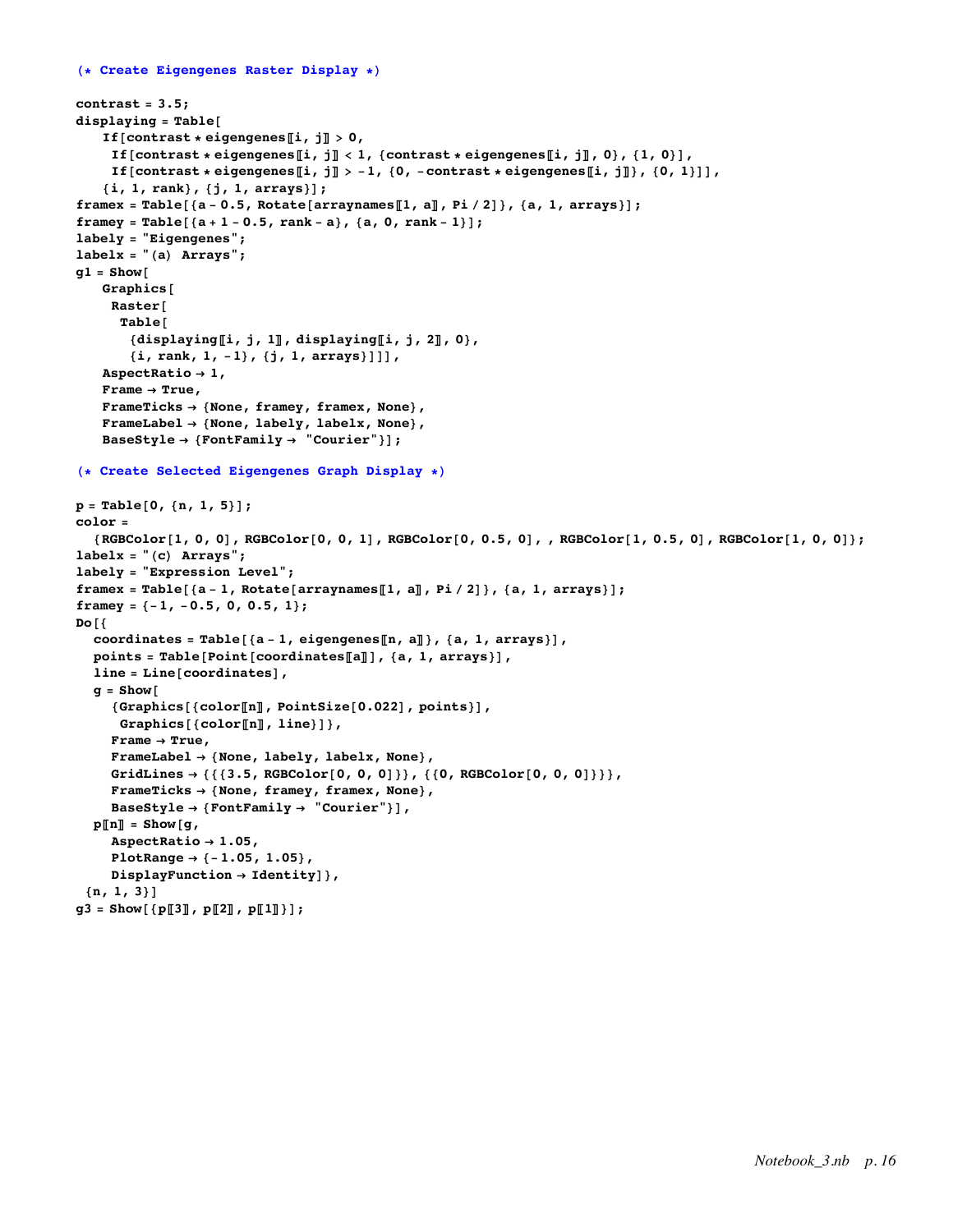# Show<sup>[</sup>GraphicsGrid<sup>[{</sup> ${g1, g2, g3}$ }, Spacings  $\rightarrow$  -20<sup>]</sup>, ImageSize  $\rightarrow$  750<sup>]</sup>



```
counter = Table[{a}, {a, 1, 5}];
probability = Table[{0}, {a, 1, Dimensions[counter]〚1〛}];
parallelannotation = Table[{0}, {a, 1, Dimensions[counter]〚1〛}];
parallelprobability = Table[{0}, {a, 1, Dimensions[counter]〚1〛}];
antiannotation = Table[{0}, {a, 1, Dimensions[counter]〚1〛}];
antiprobability = Table[{0}, {a, 1, Dimensions[counter]〚1〛}];
```
{38, 66, 17, 28, 35, 776}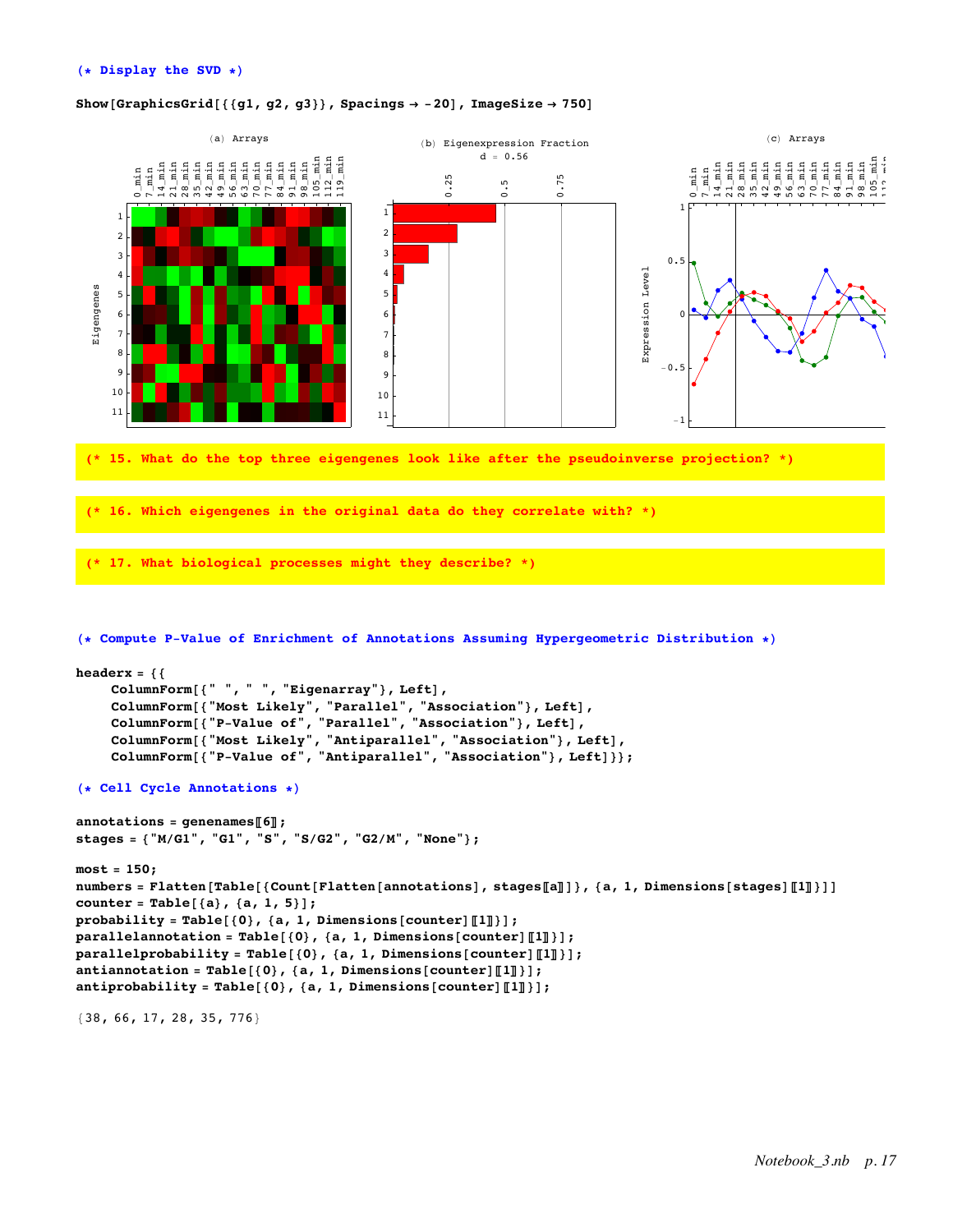```
Do[{
  pattern = Transpose[Sort[
       Transpose[Join[{Transpose[eigenarrays][[c]]}, {annotations}]], OrderedQ[{{#2}, {\{11\}}] &]][[2],
  table = Table[{
      stages〚a〛,
      numbers〚a〛,
      Count[Flatten[Drop[pattern, {most + 1, genes}]], stages〚a〛]},
     {a, 1, Dimensions[stages]〚1〛}],
  probability = Table[{
      Sum [N [Binomial [table [a, 2]], b] * Binomial [genes - table [a, 2], most - b] /
           Binomial[genes, most]], {b, table〚a, 3〛, most}],
      stages〚a〛},
     {a, 1, Dimensions[stages]〚1〛}],
  parallelannotation〚c〛 = {Sort[probability, OrderedQ[{{#1}, {#2}}] &]〚1, 2〛},
  parallelprobability[C] = {ScientificForm[Sort[probability, OrderedQ[{{#1}, {#2}}] & [[1, 1], 2] },
  table = Table[{
      stages〚a〛,
      numbers〚a〛,
      Count[Flatten[Drop[pattern, {1, genes - most}]], stages〚a〛]},
     {a, 1, Dimensions[stages]〚1〛}],
  probability = Table[{
      Sum [N [Binomial [table [a, 2], b] * Binomial [genes - table [a, 2], most - b] /
           Binomial[genes, most]], {b, table〚a, 3〛, most}],
      stages〚a〛},
     {a, 1, Dimensions[stages]〚1〛}],
  antiannotation\llbracket \mathbf{c} \rrbracket = \{ \texttt{Sort} \{ \texttt{probability}, \texttt{OrderedQ} \} \{ \{ \{ \#1 \}, \{ \#2 \} \} \} \, \& \} \llbracket 1, 2 \rrbracket \},
  antiprobability[[C]] = \{ScientificForm[Sort[probability, OrderedQ[\{\{\texttt{#1}\}, \{\texttt{#2}\}\} \& \|\texttt{[1, 1]}, 2]\}\},{c, 1, Dimensions[counter]〚1〛}]
```

```
(* Display the Enrichments *)
```

```
table = Join[headerx, Transpose[Join[Transpose[counter],
     Transpose[parallelannotation],
     Transpose[parallelprobability],
     Transpose[antiannotation],
     Transpose[antiprobability]]]];
TableForm[table]
```

|                | Most Likely | P-Value of                      | Most Likely  | P-Value of           |
|----------------|-------------|---------------------------------|--------------|----------------------|
|                | Parallel    | Parallel                        | Antiparallel | Antiparallel         |
| Eigenarray     | Association | Association                     | Association  | Association          |
| 1              | G1          | $2.3 \times 10^{-7}$            | M/G1         | $2.4\times10^{-6}$   |
| 2              | G1          | $1. \times 10^{-8}$             | G2/M         | $7.9 \times 10^{-5}$ |
| 3              | S           | $4 \cdot 8 \times 10^{-5}$      | M/G1         | $5.8 \times 10^{-5}$ |
| $\overline{4}$ | G1          | 8.5 $\times$ 10 <sup>-3</sup>   | G1           | $1.6\times10^{-4}$   |
| 5              | S           | $1\boldsymbol{.}1\times10^{-1}$ | G1           | $1.3 \times 10^{-1}$ |
|                |             |                                 |              |                      |

# **(\* Pheromone Response Annotations \*)**

```
annotations = genenames〚7〛;
stages = {"Up", "Down", "None"};
```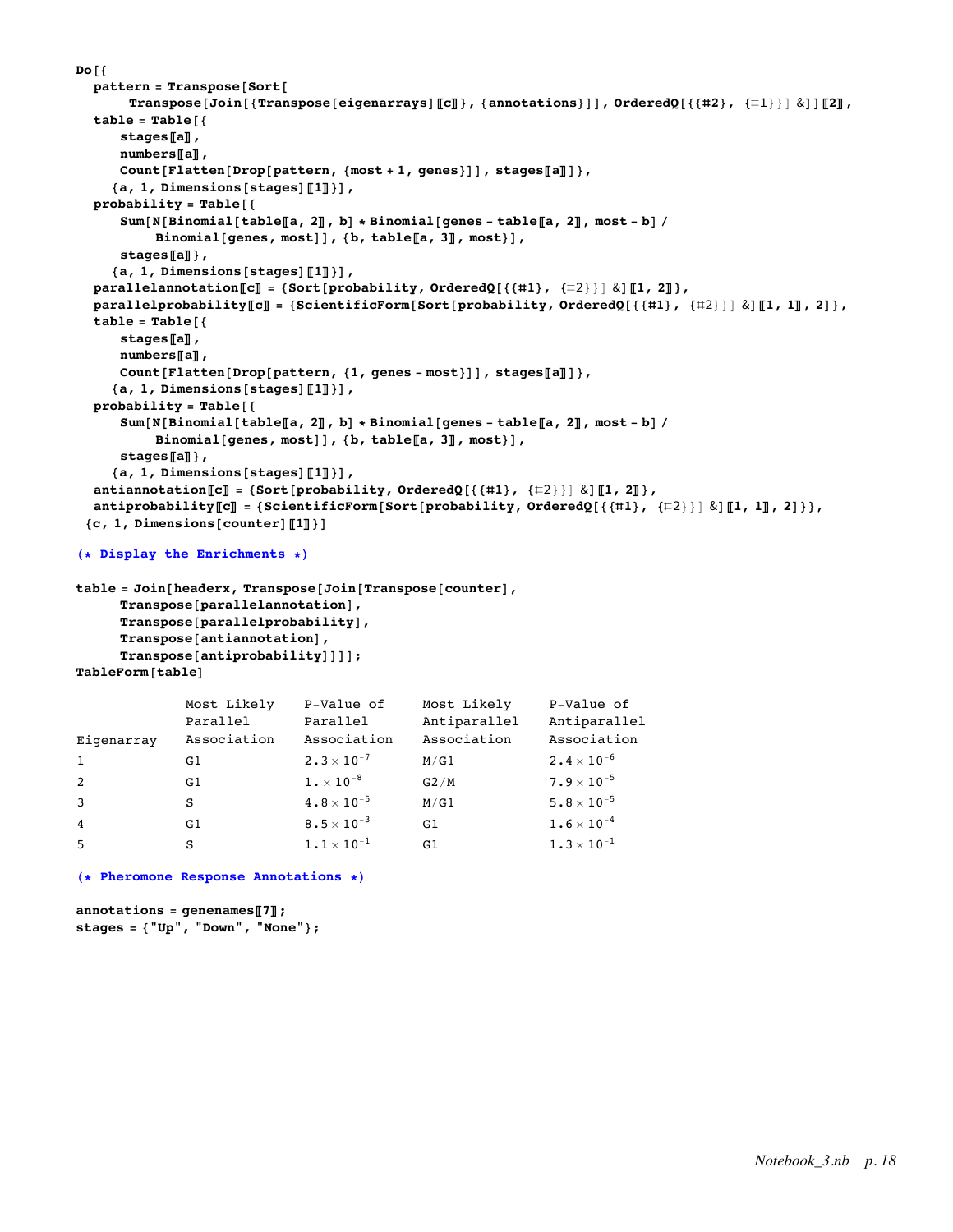```
most = 150;
numbers = Flatten[Table[{Count[Flatten[annotations], stages[[a]]]}, {a, 1, Dimensions[stages][1]]]]
counter = Table[{a}, {a, 1, 5}];
probability = Table[{0}, {a, 1, Dimensions[counter]〚1〛}];
parallelannotation = Table[{0}, {a, 1, Dimensions[counter]〚1〛}];
parallelprobability = Table[{0}, {a, 1, Dimensions[counter]〚1〛}];
antiannotation = Table[{0}, {a, 1, Dimensions[counter]〚1〛}];
antiprobability = Table[{0}, {a, 1, Dimensions[counter]〚1〛}];
{35, 48, 877}
Do[{
  pattern = Transpose[Sort[
       Transpose[Join[{Transpose[eigenarrays][[C]]}, {annotations}]], OrderedQ[{{#2}, {#1}}] &]][2],
  table = Table[{
      stages〚a〛,
      numbers〚a〛,
     Count[Flatten[Drop[pattern, {most + 1, genes}]], stages〚a〛]},
     {a, 1, Dimensions[stages]〚1〛}],
  probability = Table[{
      Sum [N [Binomial [table [a, 2], b] \star Binomial [genes - table [a, 2], most - b] /
          Binomial[genes, most]], {b, table〚a, 3〛, most}],
      stages〚a〛},
     {a, 1, Dimensions[stages]〚1〛}],
  parallelannotation[\![\mathbf{c}]\!] = \{\texttt{Sort}[\texttt{probability, OrderedQ}[}\{ \{\#\mathbf{1}\}, \{\#\mathbf{2}\}\}]\ \&\![\![\mathbf{1, 2}]\},parallelprobability[C] = {ScientificForm[Sort[probability, OrderedQ[{{#1}, {#2}}] & dil, 1], 2] },
  table = Table[{
      stages〚a〛,
     numbers〚a〛,
     Count[Flatten[Drop[pattern, {1, genes - most}]], stages〚a〛]},
     {a, 1, Dimensions[stages]〚1〛}],
  probability = Table[{
     Sum [N [Binomial [table [a, 2]], b] * Binomial [genes - table [a, 2], most - b] /
          Binomial[genes, most]], {b, table〚a, 3〛, most}],
      stages〚a〛},
     {a, 1, Dimensions[stages]〚1〛}],
  antiannotation〚c〛 = {Sort[probability, OrderedQ[{{#1}, {#2}}] &]〚1, 2〛},
  antiprobability[[c]] = \{ScientificForm[Sort[probability, orderedQ[\{\{\pm 1\}, \{\pm 2\}\}\] \& \|[1, 1]\], 2]\}\},{c, 1, 0} imensions {counter}[1](* Display the Enrichments *)
table = Join[headerx, Transpose[Join[Transpose[counter],
      Transpose[parallelannotation],
      Transpose[parallelprobability],
      Transpose[antiannotation],
      Transpose[antiprobability]]]];
TableForm[table]
Eigenarray
              Most Likely
              Parallel
              Association
                              P-Value of
                              Parallel
                              Association
                                             Most Likely
                                             Antiparallel
                                             Association
                                                              P-Value of
                                                              Antiparallel
                                                              Association
1 Down 2.6 \times 10^{-11} Up 4.4 \times 10^{-3}2 Down 3.2 \times 10^{-5} None 2.2 \times 10^{-1}3 Down 1.1 \times 10^{-2} None 7.3 \times 10^{-2}4 Down 1.1 \times 10^{-2} Down 5.7 \times 10^{-2}
```
5 Down  $1.1 \times 10^{-1}$  Down  $2.6 \times 10^{-2}$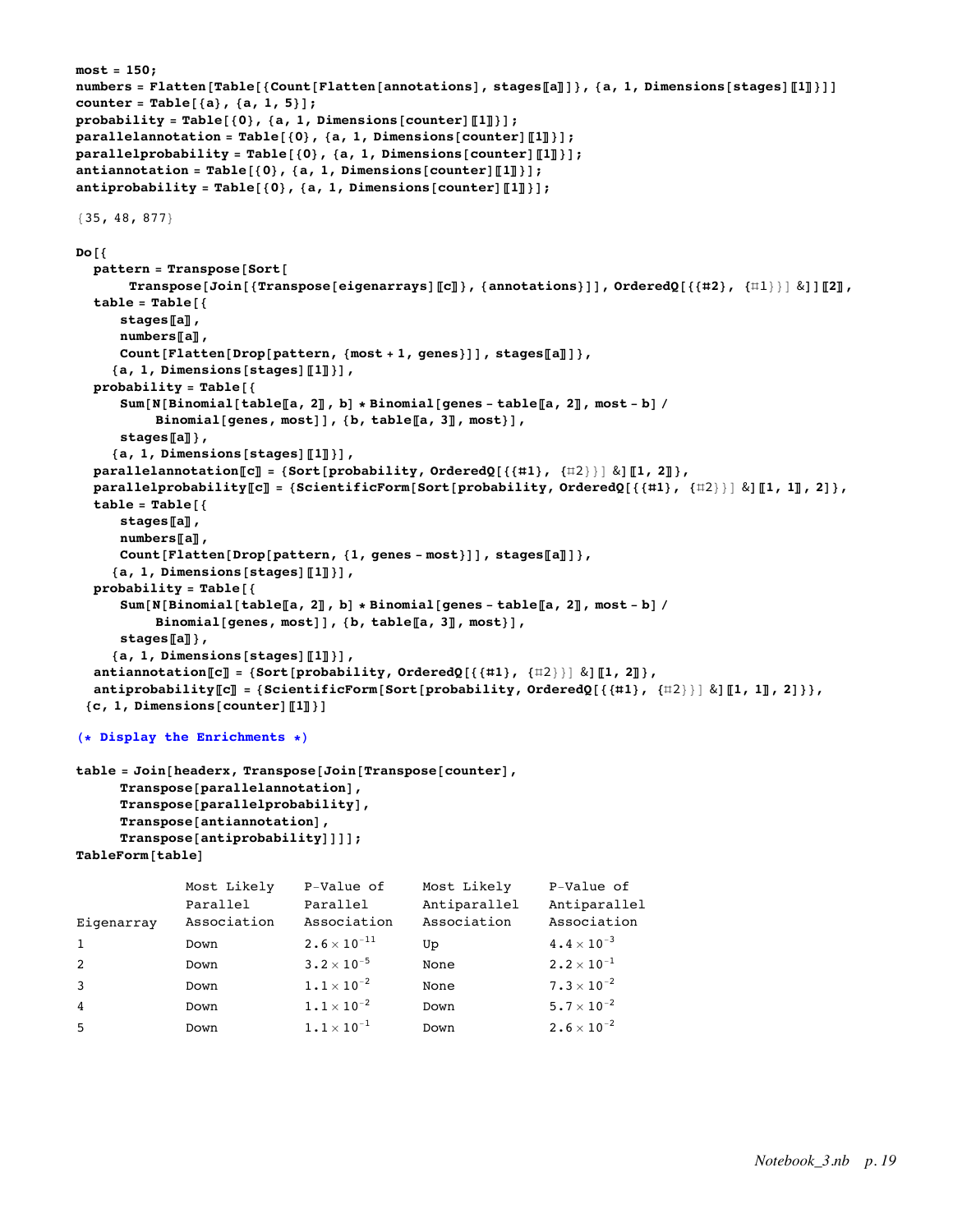**(\* 18. What annotations do the top four eigenarrays associate with after the pseudoinverse projection? \*)**

**(\* 19. Which eigenarrays in the original data do they correlate with? \*)**

**(\* 20. Are the eigenarray associations consistent with the eigengene patterns? \*)**

**(\* The Pseudoinverse Projection of the Cell Cycle mRNA Expression Data onto DNA-Binding of Development Transcription Factors \*)**

```
(* Read Cell Cycle Expression Data *)
a = 1;
b = 7;
matrix =
  Import ["https://alterlab.org/network_decomposition/data/Cell_Cycle_Expression.txt", "Table"];
\text{header} = \text{matrix} \llbracket 1 \rrbracket;matrix = Drop[matrix, {1}];
{genes, arrays} = Dimensions[matrix] - {a, b};
matrix =
  Sort [Transpose [Join [{Table [Count [matrix [[C]], [[C, 1, 1, 1]]}, [[C, 1, 1, 1]]}, [T, T] [[matrix]]]];
pos = Position[matrix][All, 1], 1], [1, 1];
matrix = Join[{header}, Sort[Transpose[Drop[Transpose[Drop] (matrix, {pos}, genes + a)]], {1}]]]{genes, arrays} = Dimensions[matrix] - {a, b}
{2493, 18}
arraynames = Transpose[Drop[Transpose[Drop[map, a + 1, a + genes]]], {1, b}]];matrix = Drop[matrix, {1}];
matrix = Transpose[matrix];
genenames = Drop[matrix, {b + 1, b + arrays}];
matrix = Drop[matrix, {1, b}];
matrix = Transpose[matrix];
Clear[a, b];
(* Read Development Binding Basis *)
a = 1;
b = 7;
matrix = Import["https://alterlab.org/network_decomposition/data/Develop_Binding.txt", "Table"];
{genes, arrays} = Dimensions[matrix] - {a, b}
{2476, 12}
arraynames = Transpose[Drop[Transpose[Drop[map, a + 1, a + genes]]], {1, b}]];matrix = Drop[matrix, {1}];
matrix = Sort[Transpose[Join[
      {Table[If[Position[genenames, matrix[[c, 1]] = {}, 1, 0], {c, 1, genes}]}, Transpose[matrix]]]];
pos = Position[matrix〚All, 1〛, 1]〚1, 1〛;
matrix = Sort[Transpose[Drop[Transpose[Drop[matrix, {pos, genes}]], {1}]]];
{genes, arrays} = Dimensions[matrix] - {0, b}
{1116, 12}
```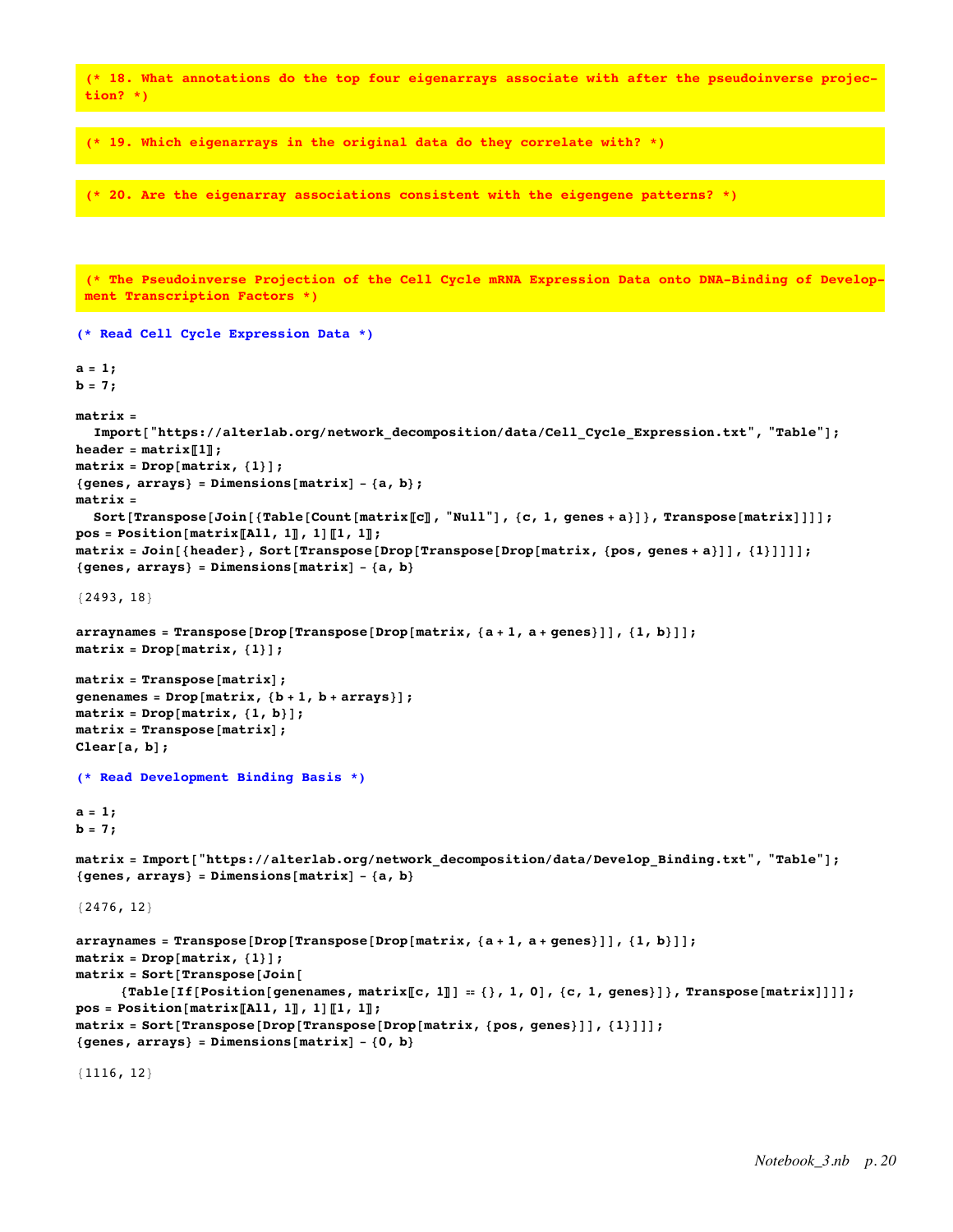```
matrix = Transpose[matrix];
genenames = Drop[matrix, {b + 1, b + arrays}];
matrix = Drop[matrix, {1, b}];
matrix = Transpose[matrix];
Clear[a, b];
(* Compute the SVD Reconstruction by Removing the First Eigengene and Eigenarray *)
{eigenarrays, eigenexpressions, eigengenes} = SingularValueDecomposition[matrix, arrays];
eigenexpressions = Diagonal[eigenexpressions];
eigengenes = Transpose[eigengenes];
eigenexpressions〚1〛 = 0;
matrix = Dot[eigenarrays, Dot[DiagonalMatrix[eigenexpressions], eigengenes]];
(* Save as Basis *)
basis = matrix;
basisarrays = arrays;
(* Read Cell_Cycle_Expression_3.txt *)
a = 1;
b = 7;
matrix =
  Import ["https://alterlab.org/network decomposition/data/Cell Cycle Expression.txt", "Table"];
{genes, arrays} = Dimensions[matrix] - {a, b}
{4153, 18}
arraynames = Transpose[Drop[Transpose[Drop[map, a + 1, a + genes]]], {1, b}]];matrix = Drop[matrix, {1}];
matrix = Sort[Transpose[Join[
     \verb|{Table[If [Position[genenames, matrix[[c, 1]]] = {}}, 1, 0], {c, 1, genes}] |, Transpose[matrix]]|;pos = Position[matrix〚All, 1〛, 1]〚1, 1〛;
matrix = Sort[Transpose[Drop[Transpose[Drop[matrix, {pos, genes}]], {1}]]];
{genes, arrays} = Dimensions[matrix] - {0, b}
{1116, 18}
matrix = Transpose[matrix];
genenames = Drop[matrix, {b + 1, b + arrays}];
matrix = Drop[matrix, {1, b}];
matrix = Transpose[matrix];
Clear[a, b];
(* Compute the SVD Reconstruction by Removing the First Eigengene and Eigenarray *)
{eigenarrays, eigenexpressions, eigengenes} = SingularValueDecomposition[matrix, arrays];
eigenexpressions = Diagonal[eigenexpressions];
eigengenes = Transpose[eigengenes];
e^{i}qenexpressions\Pi] = 0;
matrix = Dot[eigenarrays, Dot[DiagonalMatrix[eigenexpressions], eigengenes]];
(* Compute the Pseudoinverse Projection of the Data onto the Basis *)
{eigenarrays, eigenexpressions, eigengenes} = SingularValueDecomposition[basis, basisarrays - 1];
matrix = Dot[Dot[eigenarrays, Transpose[eigenarrays], matrix]];
{genes, arrays} = Dimensions[matrix]
```
{1116, 18}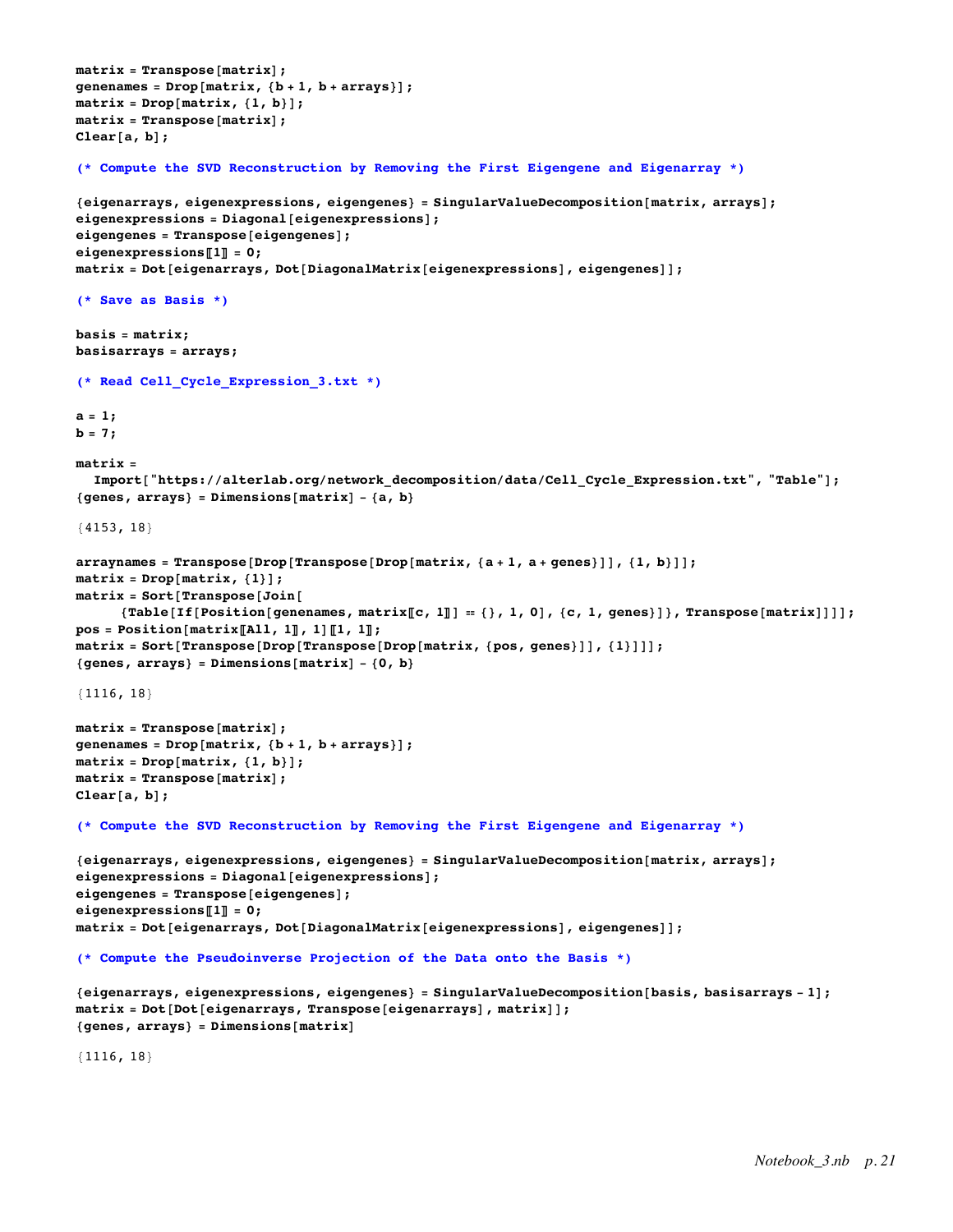#### **(\* Examine the Pseudoinverse-Projected Data by Using the SVD \*)**

```
{eigenarrays, eigenexpressions, eigengenes} = SingularValueDecomposition[matrix, arrays];
eigenexpressions = Diagonal[eigenexpressions];
eigengenes = Transpose[eigengenes];
rank = arrays - Count[eigenexpressions, 0.]
fractions = eigenexpressions^2 / Sum[eigenexpressions〚a〛^2, {a, 1, rank}];
entropy = -N[Sum[fractions[[a]] * Log[fractions[[a]]], {a, 1, rank}] / Log[rank]];entropy = N[Round[100 * entropy] / 100]
```
11

0.27

**(\* 21. How did the number of rank of freedom and entropy change? \*)**

**(\* 22. What can we learn from these changes about the pseudoinverse-projected data? \*)**

```
gridx = Table[a, {a, 0.25, 0.75, 0.25}];
framex = Table[{gridx[[a]], Rotate[gridx[[a]], Pi/2]}, {a, 1, 3}];
gridx = Table[{gridx〚a〛, RGBColor[0, 0, 0]}, {a, 1, 3}];
framey = Table[{a + 1, rank - a}, {a, 0, rank - 1}];
labelx = ColumnForm[
   {"(b) Eigenexpression Fraction", StringJoin["d = ", ToString[entropy]]},
   Center];
g2 = Show[BarChart[
    Table[fractions〚rank - a〛, {a, 0, rank - 1}],
    BarOrigin → Left,
    PlotRange → {{0.0001, 0.9999}, {0.5, rank + 0.5}},
    AspectRatio → 1,
    ChartStyle → Red],
   Axes → False,
   Frame → True,
   FrameTicks → {None, framey, framex, None},
   FrameLabel → {None, None, labelx, None},
   GridLines → {gridx, None},
   BaseStyle → {FontFamily → "Courier"}];
```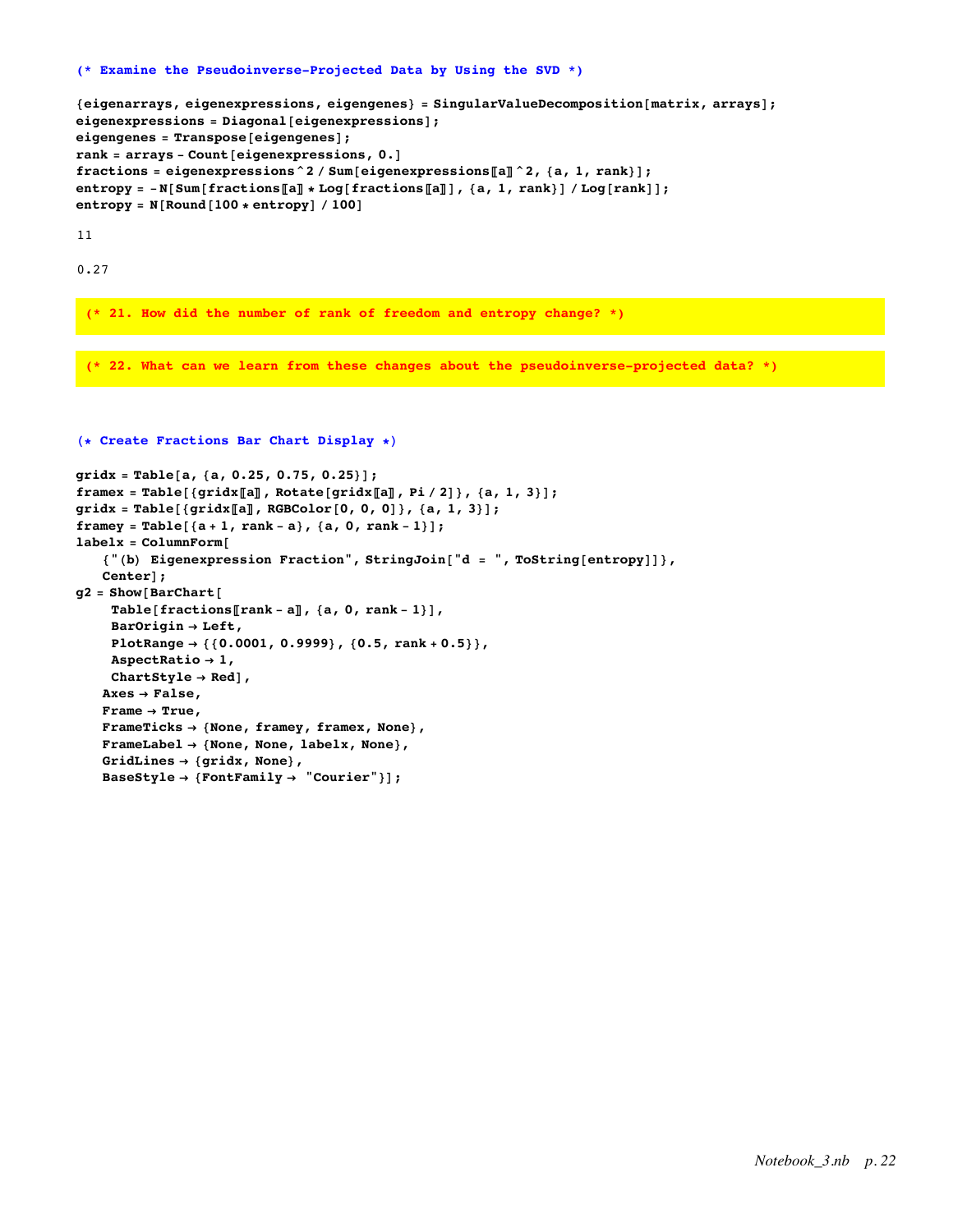```
(* Create Eigengenes Raster Display *)
contrast = 3.5;
displaying = Table[
   If[contrast * eigengenes[i, j] > 0,
     If [contrast * eigengenes[i, j] < 1, {contrast * eigengenes[i, j], 0}, {1, 0}],
    If [contrast * eigengenes [[i, j] > -1, {0, -contrast * eigengenes [[i, j]}, {0, 1}]],
   {i, 1, rank}, {j, 1, arrays}];
framex = Table[{a-0.5, Rotate[arraynames[1, a], Pi/2]}, {a, 1, arrays}];
framey = Table[{a + 1 - 0.5, rank - a}, {a, 0, rank - 1}];
labely = "Eigengenes";
labelx = "(a) Arrays";
g1 = Show[
   Graphics[
    Raster[
     Table[
       {displaying〚i, j, 1〛, displaying〚i, j, 2〛, 0},
       {i, rank, 1, -1}, {j, 1, arrays}]]],
   AspectRatio → 1,
   Frame → True,
   FrameTicks → {None, framey, framex, None},
   FrameLabel → {None, labely, labelx, None},
   BaseStyle → {FontFamily → "Courier"}];
(* Create Selected Eigengenes Graph Display *)
p = Table[0, {n, 1, 5}];
color =
  {RGEColor[1, 0, 0], RGEColor[0, 0, 1], RGEColor[0, 0.5, 0], RGEColor[1, 0.5, 0], RGEColor[1, 0, 0]};labelx = "(c) Arrays";
labely = "Expression Level";
framex = Table[{a - 1, Rotate[arraynames[1, a]], Pi / 2]}, {a, 1, arrays}];
framey = {-1, -0.5, 0, 0.5, 1};
Do[{
  coordinates = Table[{a - 1, eigengenes〚n, a〛}, {a, 1, arrays}],
  points = Table[Point[coordinates〚a〛], {a, 1, arrays}],
  line = Line[coordinates],
  q = Show\lceil{Graphics[{color〚n〛, PointSize[0.022], points}],
     Graphics[{color〚n〛, line}]},
    Frame → True,
    FrameLabel → {None, labely, labelx, None},
    GridLines → {{{3.5, RGBColor[0, 0, 0]}}, {{0, RGBColor[0, 0, 0]}}},
    FrameTicks → {None, framey, framex, None},
    BaseStyle → {FontFamily → "Courier"}],
  p〚n〛 = Show[g,
    AspectRatio → 1.05,
    PlotRange → {-1.05, 1.05},
    DisplayFunction → Identity]},
 {n, 1, 3}]
g3 = Show[ {p[[3], p[[2], p[[1]]}]};
```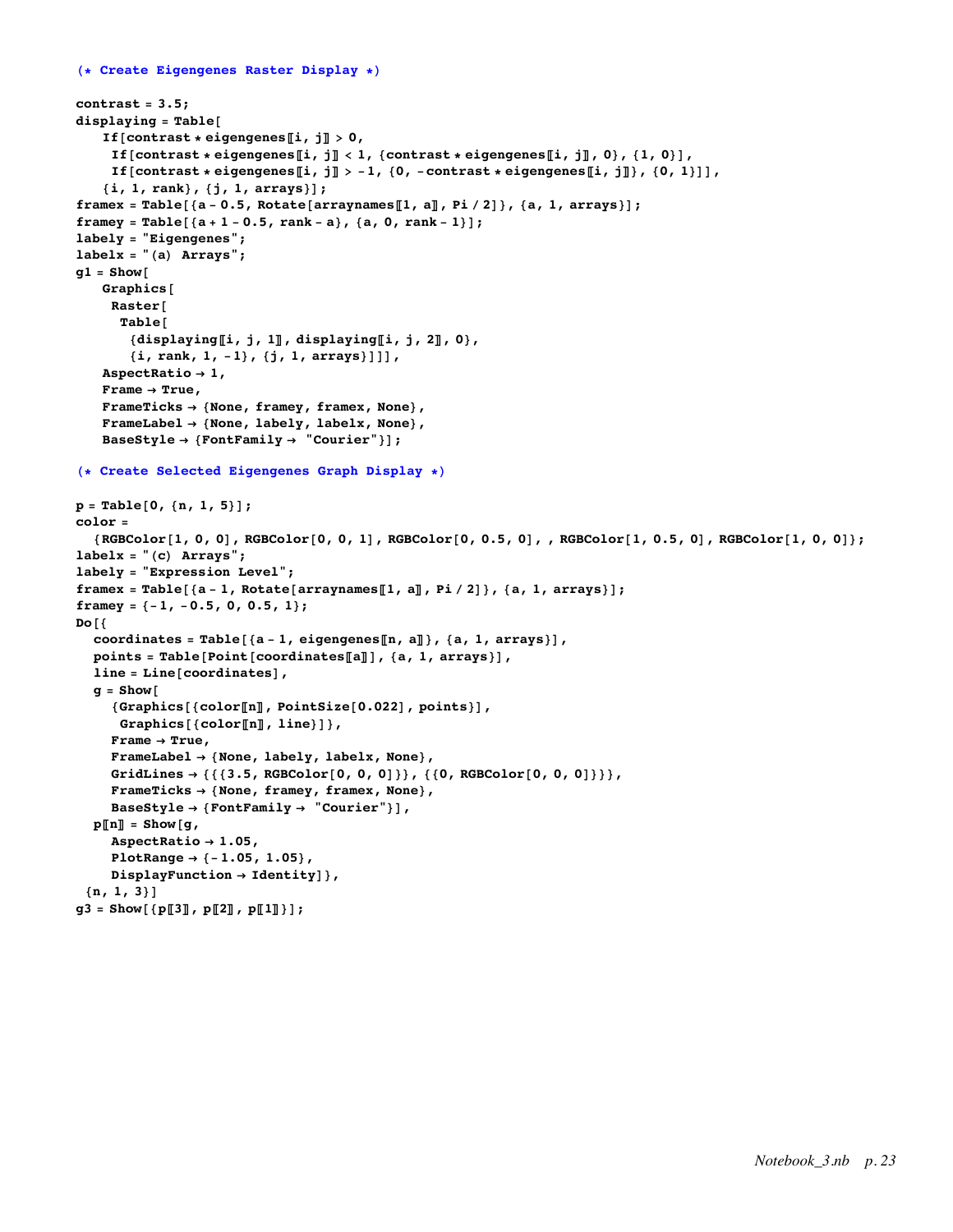# Show<sup>[</sup>GraphicsGrid<sup>[{</sup> ${g1, g2, g3}$ }, Spacings  $\rightarrow$  -20<sup>]</sup>, ImageSize  $\rightarrow$  750<sup>]</sup>



**(\* 23. What do the top three eigengenes look like after the pseudoinverse projection? \*)**

**(\* 24. Which of the eigengenes are significant in terms of the fraction of the information they capture in the data? \*)**

**(\* 25. Which eigengenes in the original data do they correlate with? \*)**

**(\* 26. What biological processes might they describe? \*)**

**(\* Compute P-Value of Enrichment of Annotations Assuming Hypergeometric Distribution \*)**

```
headerx = {{
    ColumnForm[{" ", " ", "Eigenarray"}, Left],
     ColumnForm[{"Most Likely", "Parallel", "Association"}, Left],
     ColumnForm[{"P-Value of", "Parallel", "Association"}, Left],
     ColumnForm[{"Most Likely", "Antiparallel", "Association"}, Left],
     ColumnForm[{"P-Value of", "Antiparallel", "Association"}, Left]}};
(* Cell Cycle Annotations *)
annotations = genenames〚6〛;
stages = {"M/G1", "G1", "S", "S/G2", "G2/M", "None"};
most = 150;
numbers = Flatten[Table[{Count[Flatten[annotations], stages[a]]}, {a, 1, Dimensions[stages][1]}]]
counter = Table[{a}, {a, 1, 5}];
probability = Table[{0}, {a, 1, Dimensions[counter]〚1〛}];
parallelannotation = Table[{0}, {a, 1, Dimensions[counter]〚1〛}];
parallelprobability = Table[{0}, {a, 1, Dimensions[counter]〚1〛}];
antiannotation = Table[{0}, {a, 1, Dimensions[counter]〚1〛}];
antiprobability = Table[{0}, {a, 1, Dimensions[counter]〚1〛}];
```
{37, 71, 18, 30, 50, 910}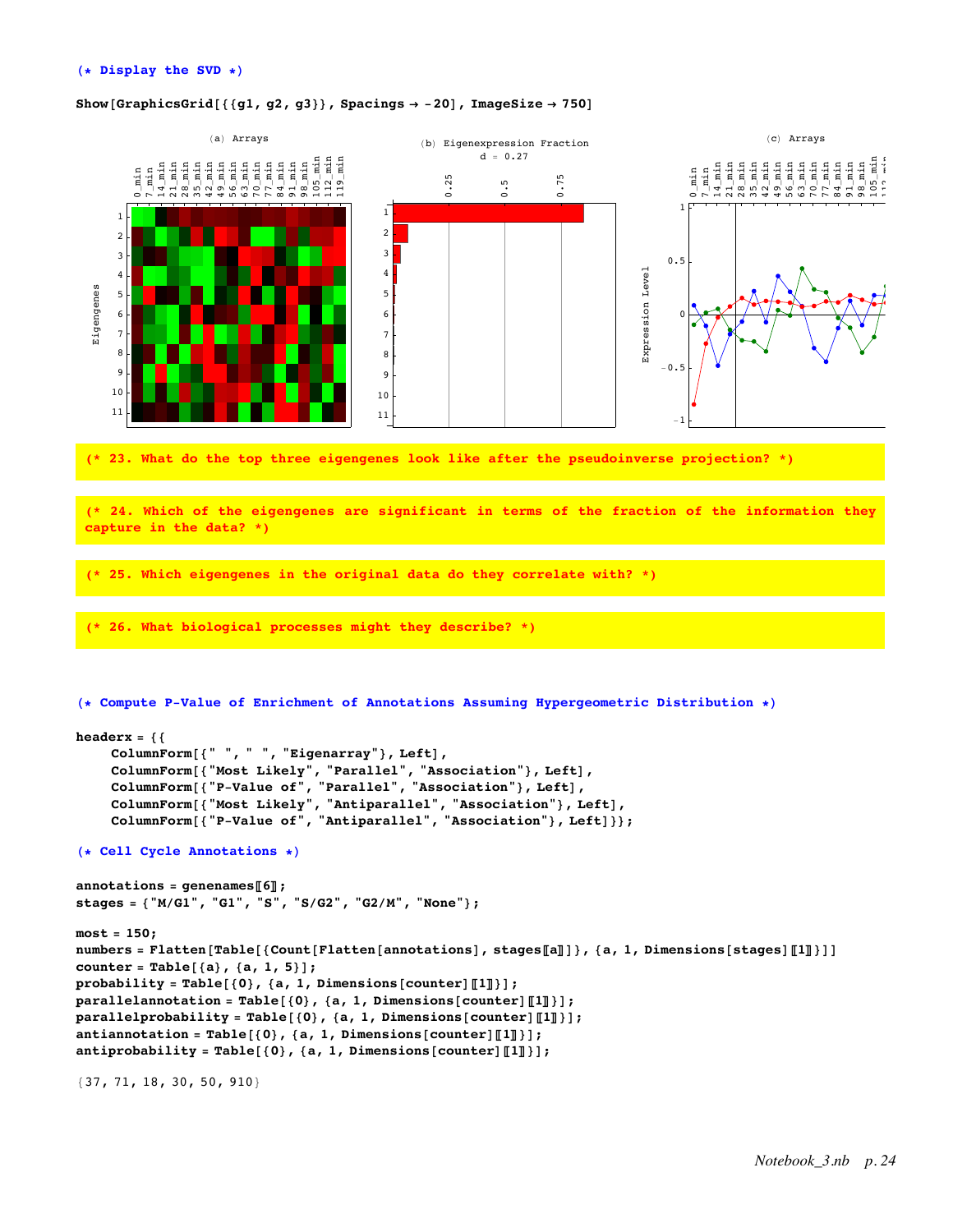```
Do[{
  pattern = Transpose[Sort[
       Transpose[Join[{Transpose[eigenarrays][[c]]}, {annotations}]], OrderedQ[{{#2}, {\{11\}}] &]][[2],
  table = Table[{
     stages〚a〛,
     numbers〚a〛,
     Count[Flatten[Drop[pattern, {most + 1, genes}]], stages〚a〛]},
     {a, 1, Dimensions[stages]〚1〛}],
  probability = Table[{
     Sum [N [Binomial [table [a, 2]], b] * Binomial [genes - table [a, 2], most - b] /
          Binomial[genes, most]], {b, table〚a, 3〛, most}],
      stages〚a〛},
    {a, 1, Dimensions[stages]〚1〛}],
  parallelannotation〚c〛 = {Sort[probability, OrderedQ[{{#1}, {#2}}] &]〚1, 2〛},
  parallelprobability[C] = {ScientificForm[Sort[probability, OrderedQ[{{#1}, {#2}}] & [[1, 1], 2] },
  table = Table[{
     stages〚a〛,
     numbers〚a〛,
     Count[Flatten[Drop[pattern, {1, genes - most}]], stages〚a〛]},
    {a, 1, Dimensions[stages]〚1〛}],
  probability = Table[{
     Sum [N [Binomial [table [a, 2], b] * Binomial [genes - table [a, 2], most - b] /
          Binomial[genes, most]], {b, table〚a, 3〛, most}],
     stages〚a〛},
    {a, 1, Dimensions[stages]〚1〛}],
  antiannotation〚c〛 = {Sort[probability, OrderedQ[{{#1}, {#2}}] &]〚1, 2〛},
  antiprobability[[C]] = \{ScientificForm[Sort[probability, OrderedQ[\{\{\texttt{#1}\}, \{\texttt{#2}\}\} \& \|\texttt{[1, 1]}, 2]\}\},{c, 1, Dimensions[counter]〚1〛}]
```

```
(* Display the Enrichments *)
```

```
table = Join[headerx, Transpose[Join[Transpose[counter],
     Transpose[parallelannotation],
     Transpose[parallelprobability],
     Transpose[antiannotation],
     Transpose[antiprobability]]]];
TableForm[table]
```

|                | Most Likely | P-Value of                      | Most Likely  | P-Value of               |
|----------------|-------------|---------------------------------|--------------|--------------------------|
|                | Parallel    | Parallel                        | Antiparallel | Antiparallel             |
| Eigenarray     | Association | Association                     | Association  | Association              |
| 1              | G2/M        | $2.2 \times 10^{-1}$            | M/G1         | $6.7 \times 10^{-3}$     |
| 2              | None        | $1.8 \times 10^{-3}$            | M/G1         | $1.4 \times 10^{-7}$     |
| 3              | M/G1        | $6.7 \times 10^{-3}$            | S            | $8.2 \times 10^{-2}$     |
| $\overline{4}$ | G1          | $1.4\times10^{-1}$              | None         | $1.2 \times 10^{-1}$     |
| 5              | G2/M        | $1\boldsymbol{.}2\times10^{-1}$ | G2/M         | $3\cdot 5\times 10^{-1}$ |
|                |             |                                 |              |                          |

# **(\* Pheromone Response Annotations \*)**

```
annotations = genenames〚7〛;
stages = {"Up", "Down", "None"};
```